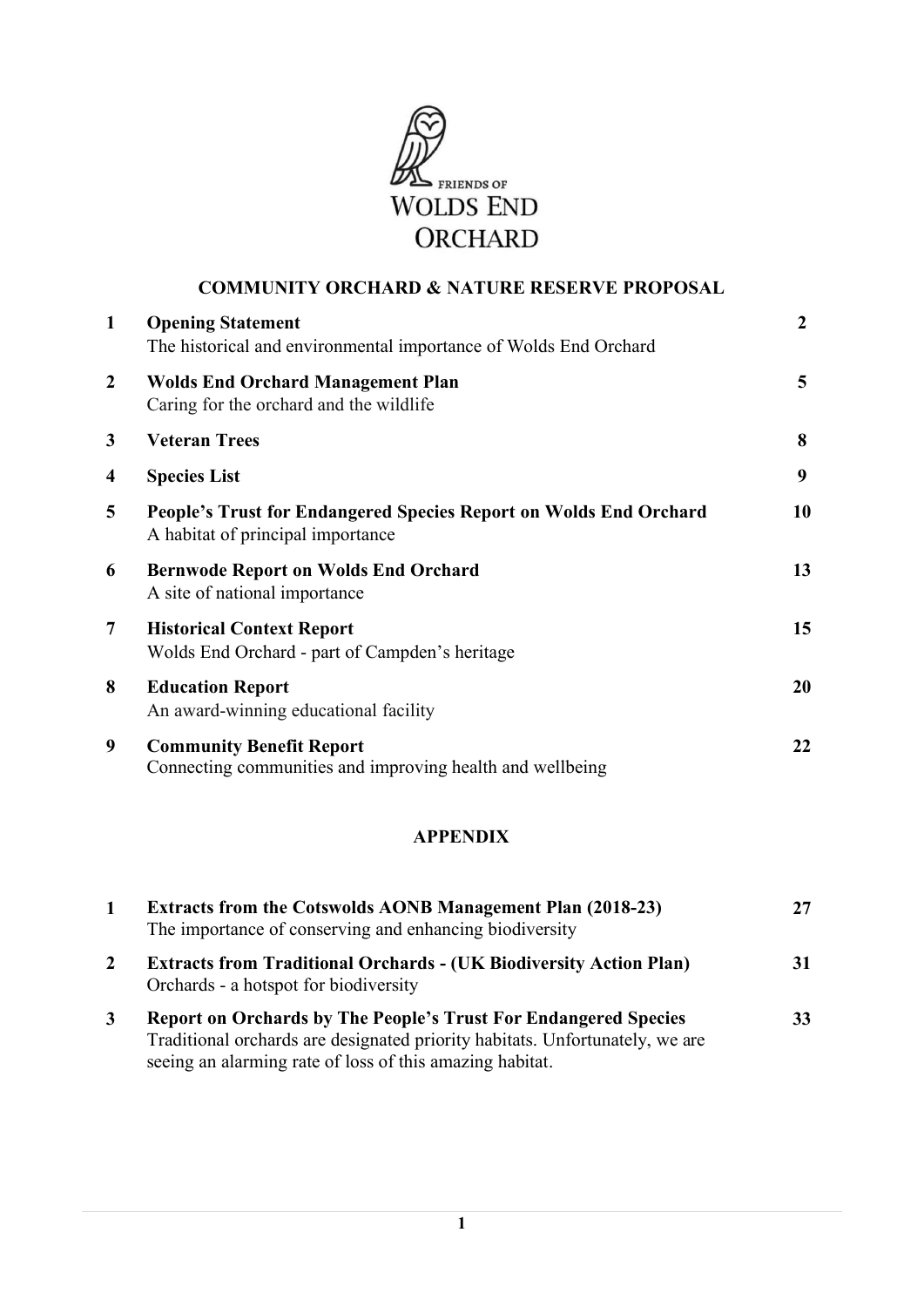#### **OPENING STATEMENT**

#### **The historical and environmental importance of Wolds End Orchard**

Wolds End Orchard forms part of the historic environment and cultural heritage of the town and is a tribute to our agricultural past.

The Orchard contains rare varieties of fruit trees and its distinctive ridge and furrow landscape is one of the town's last remaining examples of medieval farming methods. It has never been intensively farmed and its veteran trees, hedgerows, grassland and limestone soil create a unique and irreplaceable 'mosaic' habitat; an ideal environment for vulnerable species of plants, insects, bats and birds.

Wolds End Orchard holds a very special place in the hearts of many local people; to us, its history and unique status is of equal importance to Campden's iconic architecture and, as such, must be protected from development.

#### **The importance of preserving orchards is recognised both nationally and locally:**

- 1. They are now designated Priority Habitats under the **UK Biodiversity Action Plan (2011)** and play a vital part in providing protection for many endangered and vulnerable species.
- 2. Their biodiversity and heritage give them special status in the **Cotswolds AONB Management Plan (2018-23)** CE7 Biodiversity and CE6 Historic Environment and Cultural Heritage policies.
- 3. **The National Planning Policy Framework (February 2019)** has increased its protection for ancient and veteran trees and clearly states they may only be removed for "*wholly exceptional reasons*" as follows:

*175. c) development resulting in the loss or deterioration of irreplaceable habitats (such as ancient woodland and ancient or veteran trees) should be refused, unless there are wholly exceptional reasons <sup>58</sup> and a suitable compensation strategy exists…* 

Note 58 reads: For example, infrastructure projects (including nationally significant infrastructure projects, orders under the Transport and Works Act and hybrid bills), where the public benefit would clearly outweigh the loss or deterioration of habitat.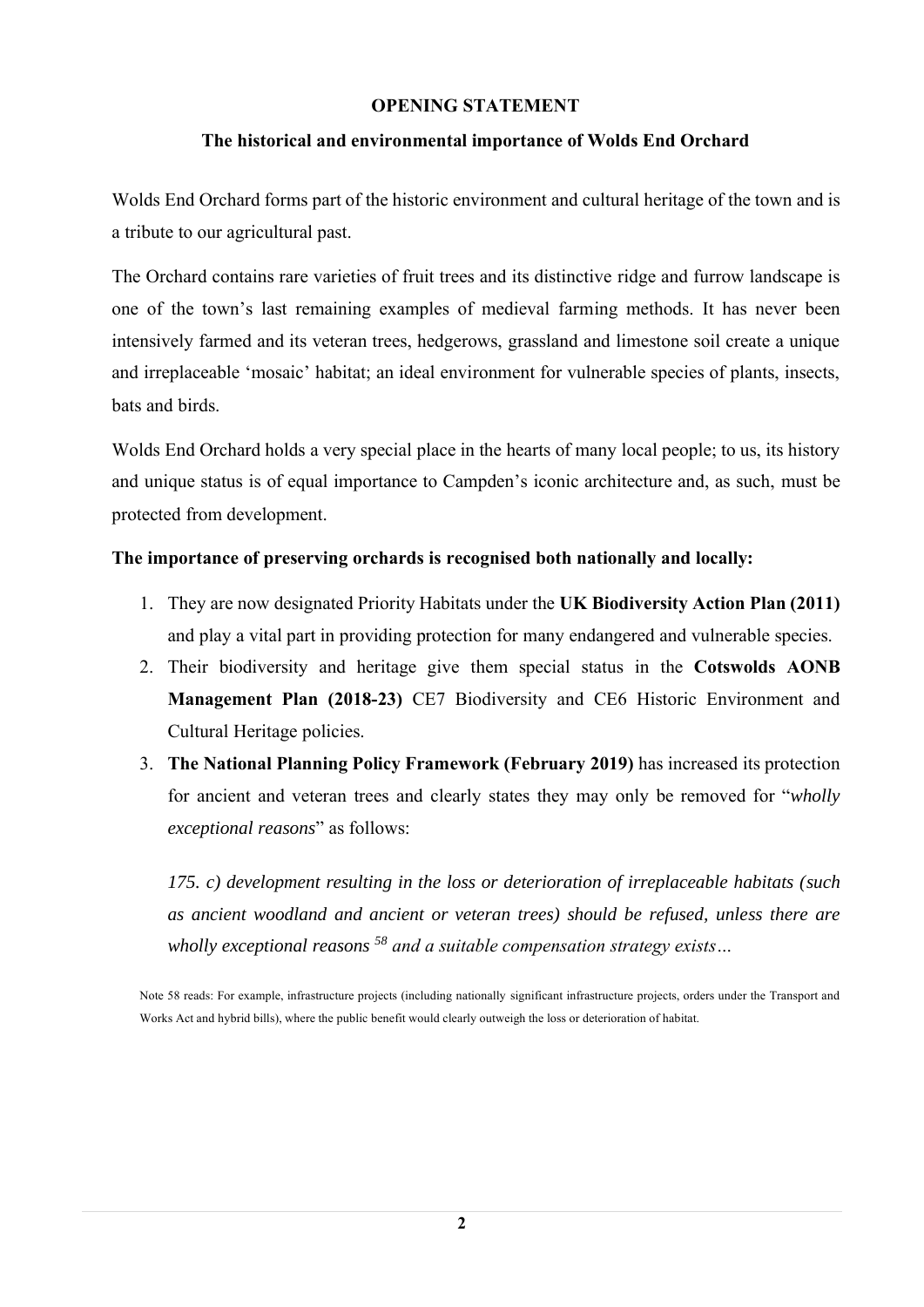## **As a Community Orchard and Nature Reserve, Wolds End will:**

- protect, and improve upon, the existing flora and fauna (See Veteran Trees and Species lists pgs  $8 \& 9$ )
- be the only accessible open space in Campden that prioritises wildlife (See People's Trust for Endangered Species Report pg 10).
- follow Chipping Campden's tradition of preserving the local landscape, traditional crafts, and historical context around the town for future generations (See Bernwode Report pg 13 & Chipping Campden Historical Context Report pg 15).
- provide a local resource for schools and others to learn about nature and rural skills (See Education Report pg 20).
- be a space for people to volunteer and to enjoy wildlife in its most natural form, providing numerous social & health benefits (See Community Benefit Report pg 22).

## **THE FRIENDS OF WOLDS END ORCHARD.**

- We have the funding in place to purchase WEO at a non-speculative price and to manage it in the immediate future.
- We have a proven track record in fund raising and charity organisation.
- We have the expertise and volunteers to get the project off the ground and a wealth of experts/organisations to call upon when needed (See Wolds End Orchard Management Plan pg 5).

## **IMMEDIATE GOALS – FIRST MONTH**

- Set up a Community Benefit Society to manage Wolds End Orchard.
- Set up management and volunteer teams.
- Raise money to fund day to day costs via local charities, donors and funds.
- Take over Public Liability Insurance and take advice on security.
- Consult with local experts e.g. Gloucestershire Wildlife Trust, The Orchards Project, PTES, RSPB, etc.

## **SHORT TERM GOALS – FIRST SIX MONTHS**

• Carry out bio-diversity survey and assessment of the Orchard as a nature reserve and traditional orchard.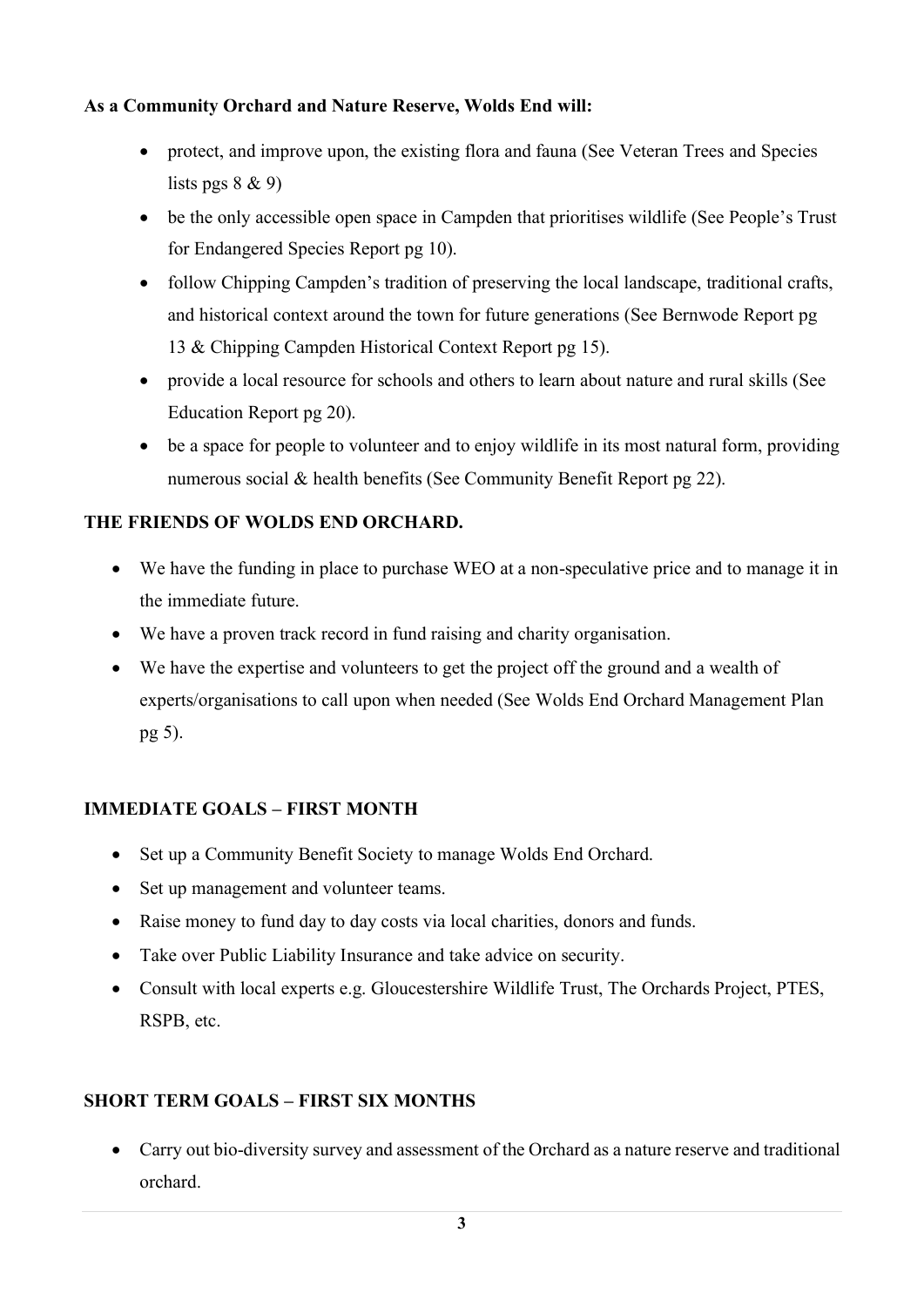- Draw up a schedule of works for regular maintenance, management and replanting designed to preserve the orchard habitat along PTES guidelines. (See Management Plan Pg 5).
- Hold a 'soft' opening to the members of the public: Campden residents and Orchard supporters in the first instance.
- Communicate via local press, website, social media accounts with a diary of work in progress, creating a 'blueprint' to assist other community groups embarking on similar projects.
- Recruit Ambassadors to help raise the profile of the orchard and increase funding opportunities.
- Hold fundraisers and apply for funding as necessary from individuals and local/national charities for landscaping scheme and other projects (see below).

## **MEDIUM GOALS – SIX MONTHS – A YEAR**

- Create a landscaping scheme that provides paths for visitors and natural seating, whilst also be being mindful of providing access for the less mobile.
- Set up educational programmes with local schools and nurseries.
- Create links with day care, nursing homes and other Campden support charities.
- Hold an open day and invite the general public; supporting organisations; and the media to attend
- Hold "low impact" community events at the orchard (eg. Apple Day, Wassail, etc.)
- Investigate registering the orchard as a community asset and with AONB.

## **LONG TERM GOALS (WITHIN 18 MONTHS).**

- Explore using for the fruit, i.e. apple/cider production and liaise with local companies and Campden School.
- Investigate the possibilities of creating a wildlife pond, a bat house, a bird hide  $\&$  a wildlife 'corridor' from surrounding fields and installing webcams and camera traps.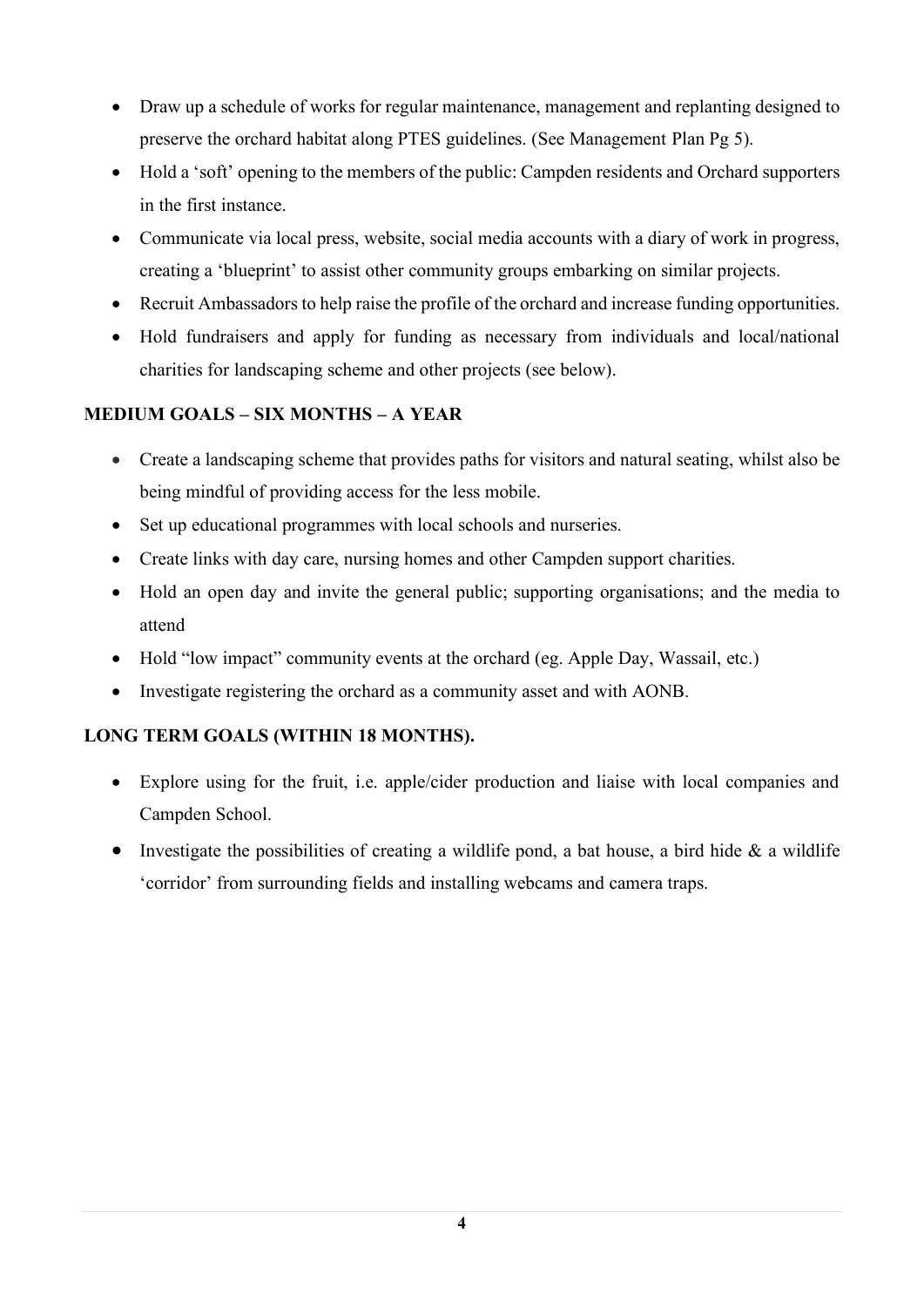#### **WOLDS END MANAGEMENT PLAN**

#### **Caring for the orchard and wildlife Geoff Carr/2020**

- to maintain the orchard in order to maximise biodiversity
- based on maintenance guidelines from People's Trust for Endangered Species (PTES), Gloucestershire Orchard Trust, Common Ground (they run the national Community Orchards scheme)
- based on experience of maintaining the orchard over 12 years on behalf of Chipping Campden School.

#### **Low intensity maintenance**

Traditional orchards are renowned for their biodiversity as they provide a large number of ecological niches and so can support many species. To this end, low intensity management is used, with no application of fertilisers, herbicides or pesticides.

#### **Tree Management**

A range of ages is ideal for traditional orchards, including veteran trees which can feature hollow trunks and split bark. These provide important microhabitats for invertebrates, a number of which are conservation priorities under the national biodiversity action plan (BAP). It is also important to continue to plant young trees to help maintain continuity. These can be bought in as saplings or made through grafting. Varieties chosen should be of heritage or local importance rather than modern commercial ones. Young trees must be protected from deer using tree guards and need watering during prolonged dry spells. They also need an area of ground around them (about 1m diameter) which is free from competing vegetation. This can be achieved by bark mulching or using old carpet or sheep fleece, which is also useful to nesting birds. New trees should be planted with the traditional orchard spacing of 25 feet and should be on long-lived vigorous M25 rootstock. Planting should incorporate mycorrhizal fungi.

In order to maintain tree vigour and health, formative and restorative pruning should be carried out at the appropriate time of year according to species and age. Dead and decaying wood should be left in piles at or near tree bases as food for invertebrates and to return the nutrients to the ground. Senescent trees should be pruned for safety to avoid the danger of falling limbs but the trunks of dead trees should be left standing as they provide habitat for many beetles which in turn feed birds. Mistletoe and ivy are present in the orchard in many trees and these should be left as an important winter food source for **birds**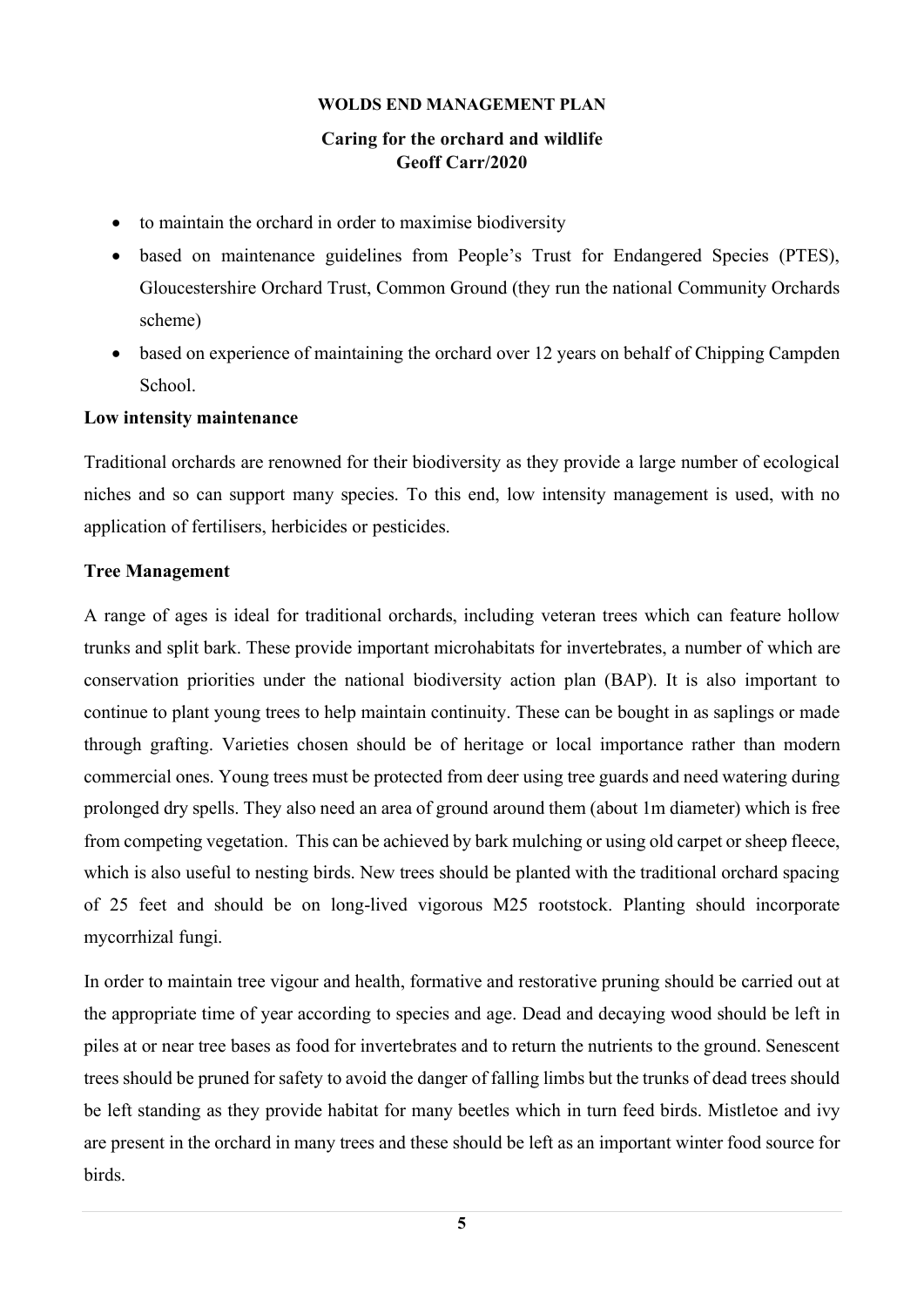Pest management has not been a priority in the orchard, nor has it presented a real problem as the production of a financially rewarding crop is not the primary aim. Apple scab is common but blemishes do not affect the juicing quality. Trees can be protected from larvae by grease banding but we have not found this necessary.

#### **Harvesting**

Due to the range of varieties present in Wolds End, harvesting takes place over a long season, from August until early December. Plums are first, followed by pears, eating apples, cooking apples, cider apples and finally warden pears (Black Worcester). Fruit for table use should be hand picked from the trees. When ripe, fruit for juicing can be gently knocked from the tree using a panking pole and collected on a tarpaulin. Wear hard hats for this job! Windfalls should be left for the birds and small mammals. They can be piled around the base of the trees so that the nutrients are returned following decay.

#### **Hedgerows, Sward and Weeds**

The biodiversity of the orchard as a whole is important. Hedgerows contain many food sources for birds and provide shelter, protection from raptors and nesting sites. These should be controlled through a three year cycle of cutting sections of hedge so that there is always a winter source of berries and a variety of habitats. Some control of brambles, nettles, thistles and docks is necessary. However they should not be eliminated and patches of these should be allowed to remain around the orchard as they are important food sources for many invertebrates and birds and provide cover for small mammals, which in turn provide food for owls and predatory mammals. Excessive growth of nettles and docks can be controlled by hand cutting or strimming when still at a tender stage of growth (late April). Docks should not be allowed to seed freely as they can be very invasive. Brambles should be allowed to flower and fruit before controlling. Ants nests will form mounds. These should be left undisturbed as they are an important food source for green woodpeckers.

There are many natural nesting sites for birds and bats in the orchard but these can be augmented by the addition of suitable boxes. These could be monitored using battery CCTV cameras.

Sward control can be achieved by seasonal grazing by sheep, remembering to keep young trees well guarded. Overwintering of sheep in the orchard is not ideal as they poach the ground. Alternatively, the orchard can be mechanically topped, ideally in several stages so as to provide a constant range of grass heights. Spot planting of native wildflower species should be introduced to encourage pollinators. In the past bees have been kept in the orchard and an apiary would be a useful future addition.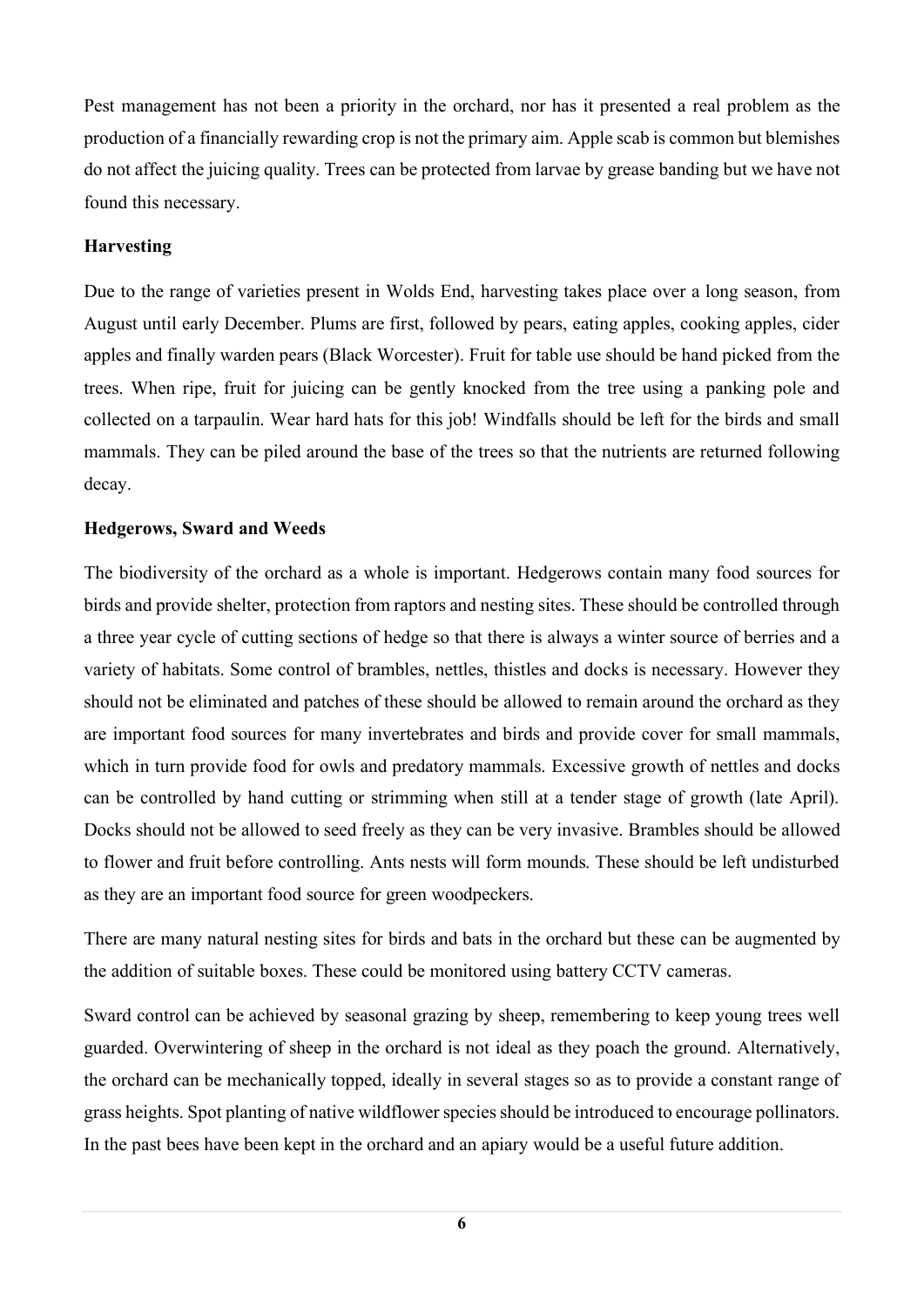#### **Community involvement**

Community involvement will be important in the future, if stewardship of the orchard is to change. In the past, the orchard has been studied and used for juice production by Chipping Campden School as well as local primaries and student ambassadors from Royal Agricultural University Cirencester. Public access has been limited to Wassail celebrations in January plus voluntary practical help from individuals in the town. Setting up communal juicing sessions and regular maintenance parties would be beneficial. Many community orchards have Apple Day celebrations on or around 21<sup>st</sup> September and blossom celebrations when the orchards are in full glory. It would be good to see more access for the town's residents and visitors as it is a special therapeutic place of natural beauty and tranquillity. However this access would have to be controlled to avoid abuse. For wildlife protection and hygiene reasons, dogs should not be allowed.

The attached chart shows the timing of maintenance activities.

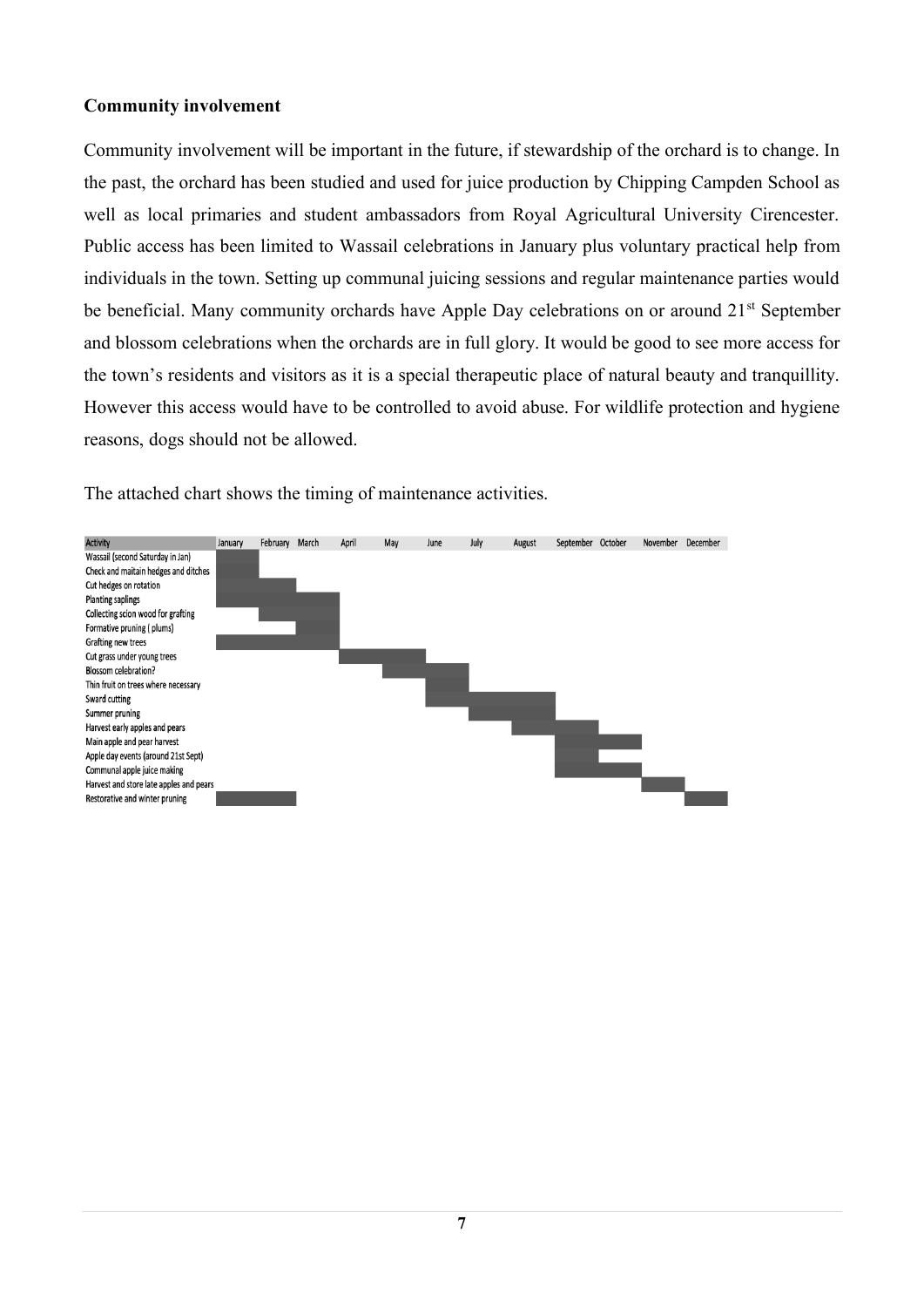#### **TREE VARIETIES ON WOLDS END ORCHARD**

#### **Veteran Trees**

**Crab Apple.** With a very high pectin content, Crab Apples are ideal for jams and jellies.

Newton Wonder. 19<sup>th</sup> Century apple tree. Good for juicing.

**Bens Red.** Good quality eating apple

**Bramleys**. Red/green cooking apple.

**Dr Harvey.** 16th Century cooking apple.

**Star of Devon**. Good for Chutney and Cider

**Beurre Clairgeau (thc).** Excellent culinary and juicing pear.

**Benheim Orange.** Excellent local multi-purpose Apple Tree.

**Ribston Pippin.** 'Parent' of Coxes Orange Pippin.

**Beurre Clairgeau.** Excellent culinary and juicing pear.

#### **Young Trees**

**Dymock Red.** A very old vintage cider apple from Dymock, Glos.

**Herefordshire Russet.** Eating Apple. Excellent flavour

**James Grieve.** Dual purpose eating/cooking apple

**Kingston Black.** One of the premier English cider varieties; producing a bitter-sharp juice.

**Black walnut.** A vigorous, deciduous plant with excellent nuts

**Winter Gem.** An excellent eating apple with a rich flavour reminiscent of its famous parent variety 'Cox's Orange Pippin'

**Taynton Codlin.** An acidic cooking or cider apple from the village of Taynton, Oxon

**Ashmead's Kernel.** A firm, crisp, juicy, sugary, rich and highly aromatic apple.

**Rhead's Reinette.** Thought to be a cross between Peasgood's Nonsuch and Ribston Pippin. A large, sweet, early to middle culinary apple, good for baking and purees.

**Chaceley Kernel.** One of the finest aromatic flavoured apples with a sweet-sharp taste.

**Black Worcester pear.** A very old variety of uncertain origin possibly dating back to Roman times. Mainly used for cooking. A keeper which stays sound up to February.

**NB: There are more than one of some varieties and a number of the veteran trees have yet to be identified.**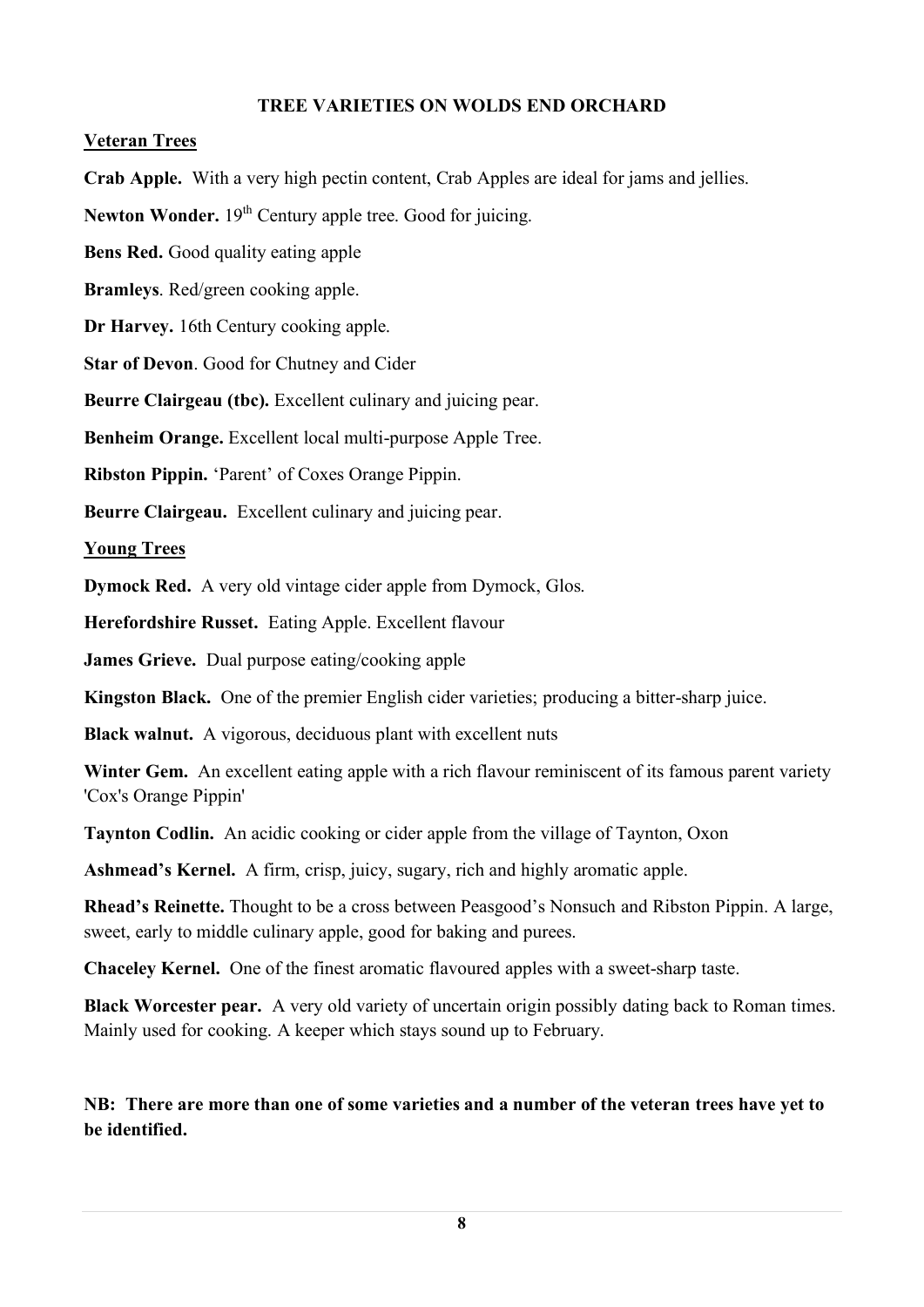# **SPECIES LIST FOR WOLDS END ORCHARD**

| <b>Plants</b>           | <b>Invertebrates</b>    | <b>Birds</b>              |
|-------------------------|-------------------------|---------------------------|
| Common buttercup        | Earthworms              | Song thrush               |
| Stinging nettle         | Woodlice                | Blackbird                 |
| Milk thistle            | Spiders                 | Sparrow                   |
| Sow thistle             | Centipedes              | <b>Great Tit</b>          |
| Couch grass             | Millipedes              | <b>Blue Tit</b>           |
| Docken                  | Rove beetle             | Blackcap                  |
| Goose grass             | Peacock butterfly       | Green woodpecker          |
| Ragged robin            | Tortoiseshell butterfly | Lesser spotted woodpecker |
| Campion                 | Meadow brown butterfly  | Starling                  |
| Red & White dead nettle | Small white butterfly   | Yellowhammer              |
| Red clover              | Burnet moth             | Bullfinch                 |
| Bird's foot trefoil     | Crane fly               | Barn Owl                  |
| Crested dog's tail      | Slugs                   | Little Owl                |
| Timothy                 | <b>Banded</b> snails    | Short eared Owl           |
| <b>Burdock</b>          | Thrips                  | Mistle Thrush             |
| Red fescue              | Springtails             | Fieldfare                 |
| Sheep's fescue          | Shield bugs             | Robin                     |
| Bent                    | Wasps                   | Wood Pigeon               |
| Spotted medick          | <b>Bumble</b> bees      | Pheasant                  |
| Blackberry              | Honey bees              |                           |
| Elder Sambucus          | <b>Mammals</b>          |                           |
| Bristly ox-tongue       | Rabbits                 |                           |
| Shepherd's purse        | Moles                   |                           |
| Dandelion               | Mice                    |                           |
| Thale cress             | <b>Shrews</b>           |                           |
| Speedwell               | Muntjac deer            |                           |
| Self-heal               | Foxes                   |                           |
| Plantain                | <b>Badgers</b>          |                           |
| Daisy                   | Weasels                 |                           |
| Moss                    | <b>Bats</b>             |                           |
| Ground ivy              |                         |                           |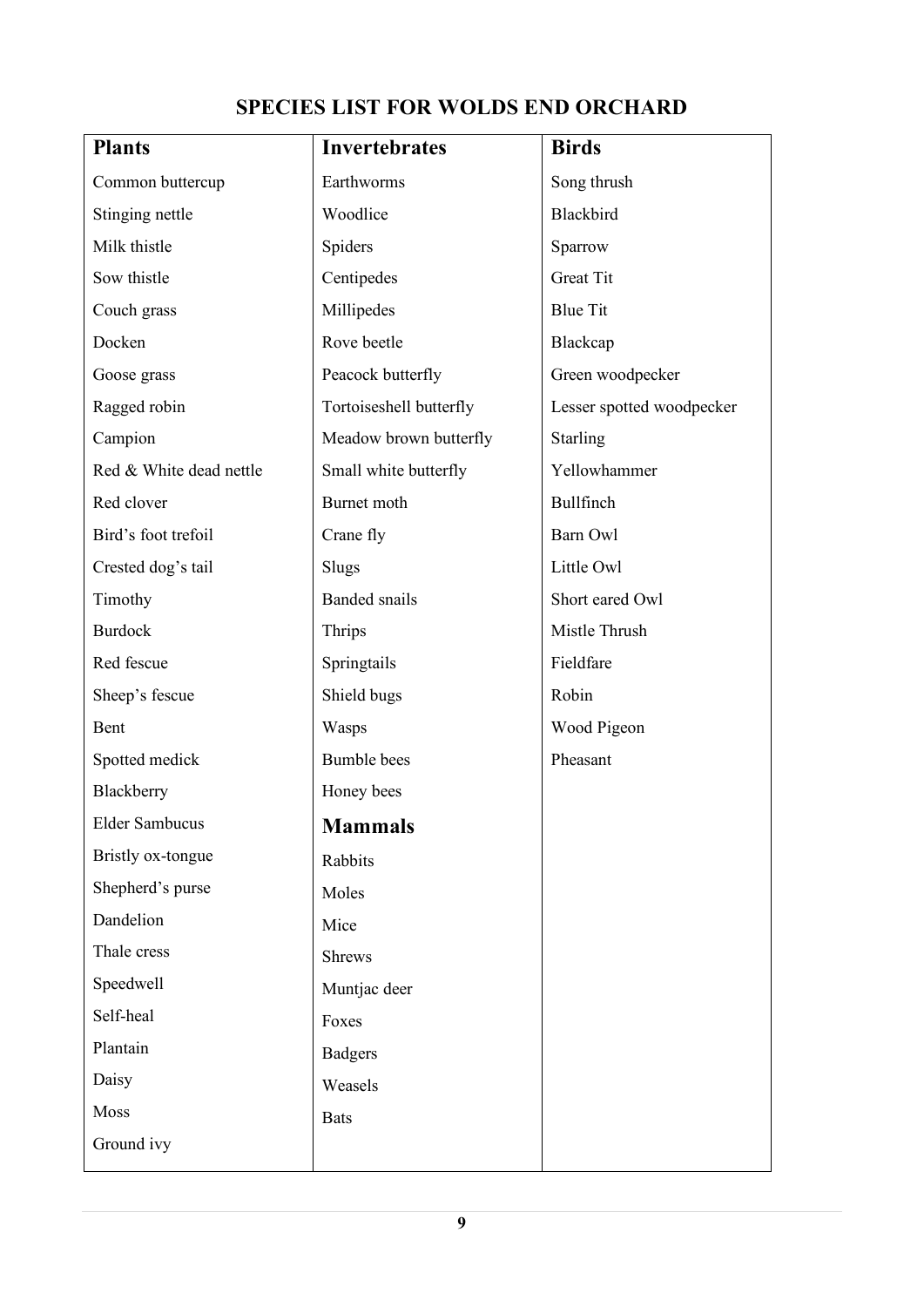

3 Cloisters House 8 Battersea Park Road London SW8 4BG<br>020 7498 4533 enquiries@ptes.org www.ptes.org

# **REPORT FOR WOLDS END ORCHARD (UPDATED 2020) A Habitat of Principal Importance Report by Steve Oram, People's Trust for Endangered Species**

I work for the People's Trust for Endangered Species (PTES) as a specialist on priority habitats, particularly traditional orchards. PTES created and manage the traditional orchard habitat inventory on behalf of Natural England and Defra. Traditional orchards are designated a Priority Habitat in the Habitats Directive, Section 41 (habitat of principal importance). They were awarded this status in 2007 for their high levels of biodiversity and importance on a national scale.

It has been brought to our attention that Wolds End Orchard, a sizable and important habitat parcel, is under threat of development.

The wholesale destruction of mature veteran fruit trees and the associated hedgerows and longestablished grasslands beneath is of major concern due to high biodiversity, heritage, cultural and amenity value. Like ancient woodland sites, there is no mitigation that can feasibly compensate for the loss of the habitat provided by mature veteran fruit trees, short of planting another orchard nearby and managing it for 50+ years before removing the old one.

The orchard directly abuts a Conservation Area. The impact of its development on the character of the CA should not be underestimated. There has been an orchard on this site since before the 1st Edition OS maps were produced in the 1830s, and orchards are an important part of the cultural heritage of the town.

The local acreage of traditional orchard has declined roughly 92% since c.1930 more or less in line with the rest of the country, making this surviving example vital for both the unique range of habitats it provides and the landscape character of Chipping Campden. An on-site condition assessment of the orchard in 2008 recorded between 30 and 100 veteran mixed fruit trees, standing, fallen and canopy deadwood habitats, branch and trunk crevices and holes, fruiting fungi, notable old hedgerows, a significant lichen population, mistletoe, areas of scrub development and nearby non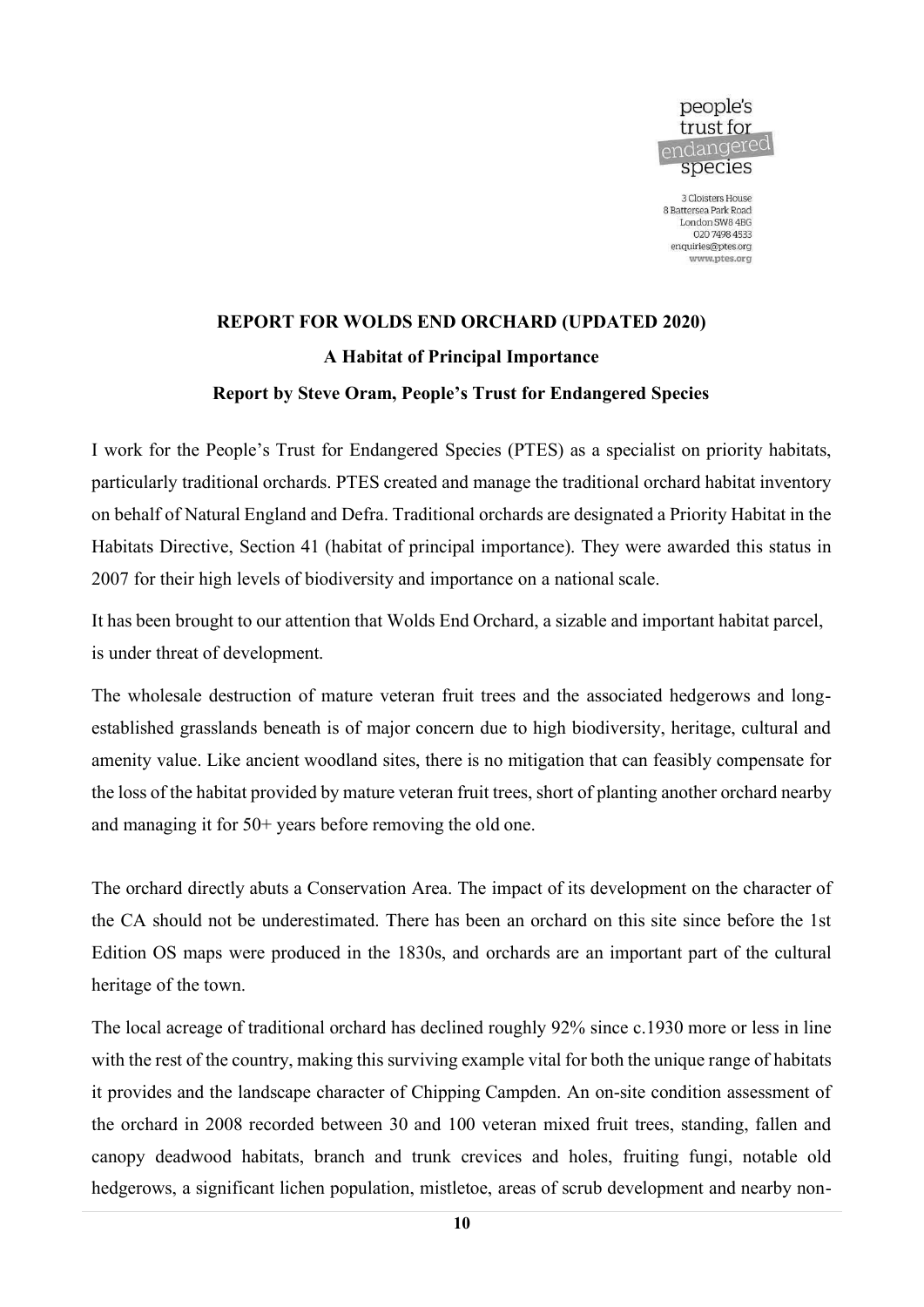fruit veteran trees. This array of habitat types creates a 'mosaic' which serves to support more species than would each element alone.

Beyond the fact that ridge and furrow is an important landscape feature of the Cotswolds in and of itself, the lack of disturbance on this site indicated by its presence would have allowed time for a diverse grassland sward to develop.

Although this site may seem a convenient location for development, this is far outweighed by the impact on area character, biodiversity and heritage landscape.

Steve Oram **|** Orchard Biodiversity Officer **|** 020 7062 8618

**People's Trust for Endangered Species |** 3 Cloisters House **|** 8 Battersea Park Road **|** London **|**  SW8 4BG

**[ptes.org/orchards](http://www.ptes.org/orchards)**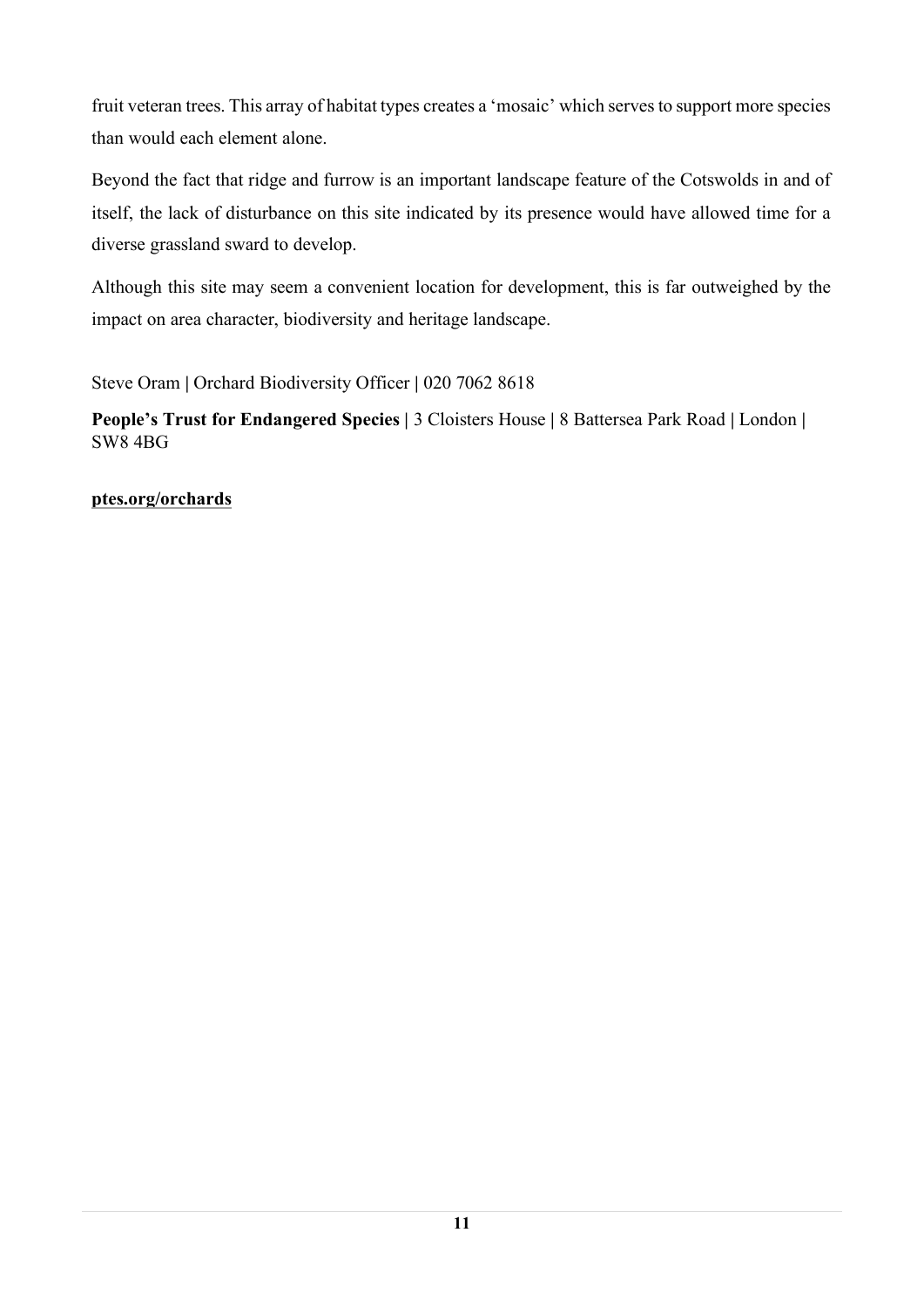#### **WOLDS END ORCHARD: A SITE OF NATIONAL IMPORTANCE Report by Derek Tolman, Bernwode Fruit Trees.**

#### **ABOUT BERNWODE FRUIT TREES**

We have spent the past 30 years researching old orchards and re-discovering 'lost' old fruit varieties. Through our nursery, Bernwode Fruit Trees, we propagate, disseminate and re-establish these old varieties in their local places of origin and elsewhere. We work closely with orchard and conservation groups, enthusiasts, local councils, and national bodies, building up research into historical land use, local custom and specific local varieties, when it comes to fruit trees and orchards.

We hold one of the largest collections of traditional fruit trees, of national significance, and are currently working on the largest ever single work of description for old apples. Our work encompasses the whole of the UK and sometimes overseas, in search of varieties lost here.

#### **WOLDS END ORCHARD**

In our view, Wolds End Orchard is of national importance and ranks very highly in comparison to the many old orchards we have visited. Its importance is further amplified by its location within such a significant town as Chipping Campden. It comes as a great surprise, in the modern era, that it is being considered a useful piece of real estate for modern purposes, at complete variance with the increasing national acceptance that such rare orchards should be protected and enhanced, for local amenity, research and preservation of local history. From our view the loss of any part of the orchard would be a calamity.

The orchard is important for three significant reasons, but not only these reasons:

- 1. It is very old, well preserved and close to the heart of 'old' Chipping Campden, having a clear history in relation to the surrounding area, such as Weighbridge Court and Cider Mill Lane, as well as being part of the centuries old local industry of cider and perry making.
- 2. The land it occupies is some of the best preserved mediaeval ridge and furrow land we have seen and is equally of national importance, within the definitions of English Heritage, who record a catastrophic decline in such well preserved field systems. The National Planning Policy Framework (2019) requires the conservation of veteran trees and their historic context.
- 3. The orchard would, if left alone, probably reveal in time that it contains rare, if not unique, apple and pear varieties, now 'lost' or never recorded outside the locality. We have already learned enough from the site to suggest this. The method of grafting of some of the trees there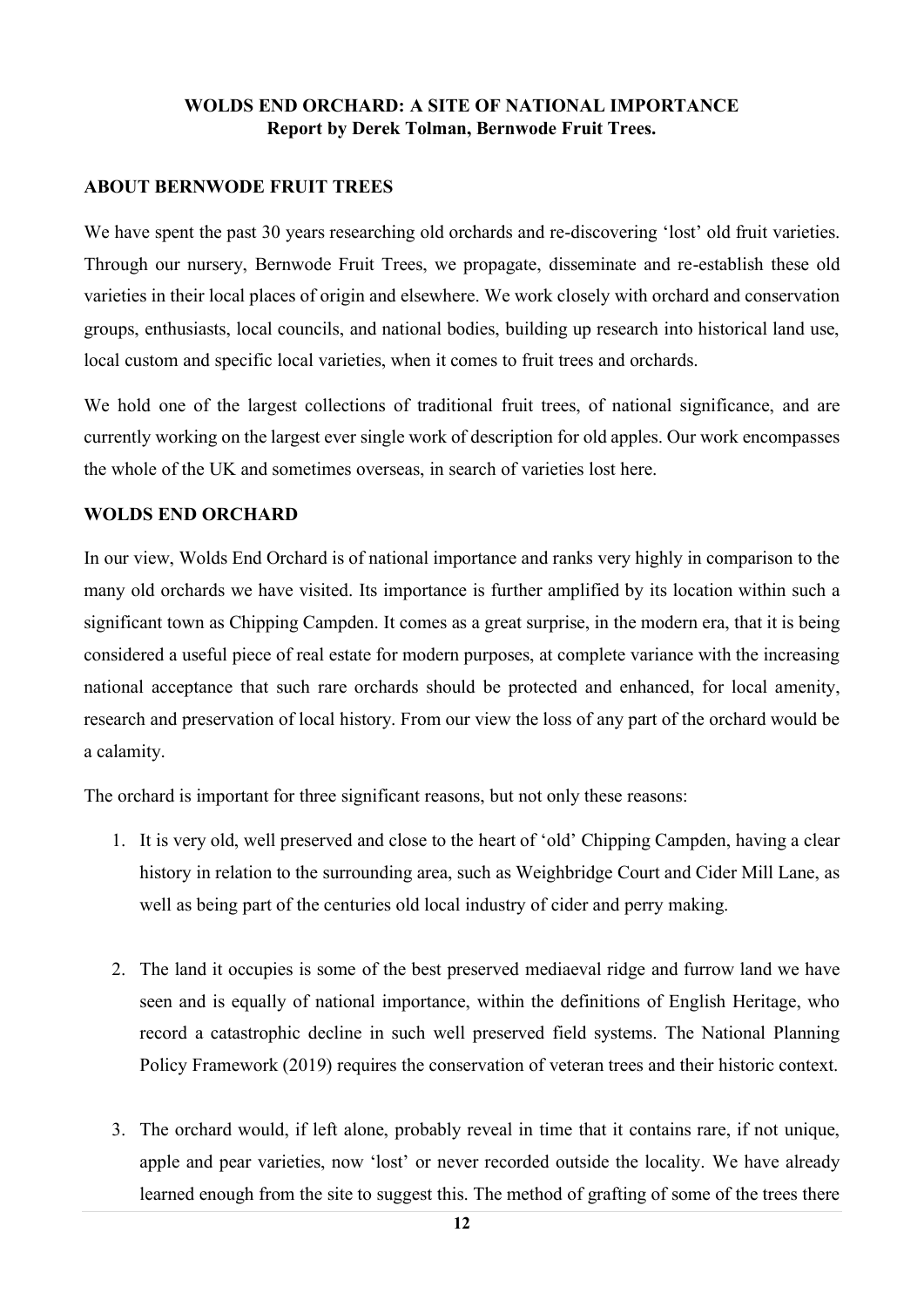also presents some searching questions, with examples never previously observed by us or recorded. The trees and the site itself need long-term observation.

We have known of car parks that have been removed to make way for community orchards. It is also true that orchards are still being lost to development, but we have not encountered the destruction, even in part, of such an important orchard in such an important place. It is our guess that the orchard predates the 1790s Enclosure Act for Chipping Campden, and local research might confirm this.

Every part of the Wolds End Orchard is historically integral to the whole parcel of land, which is a remarkable survivor so close within an historic town.

#### Derek Tolman 2020

For more information on Bernwode's conservation work visit<http://www.bernwodeplants.co.uk/>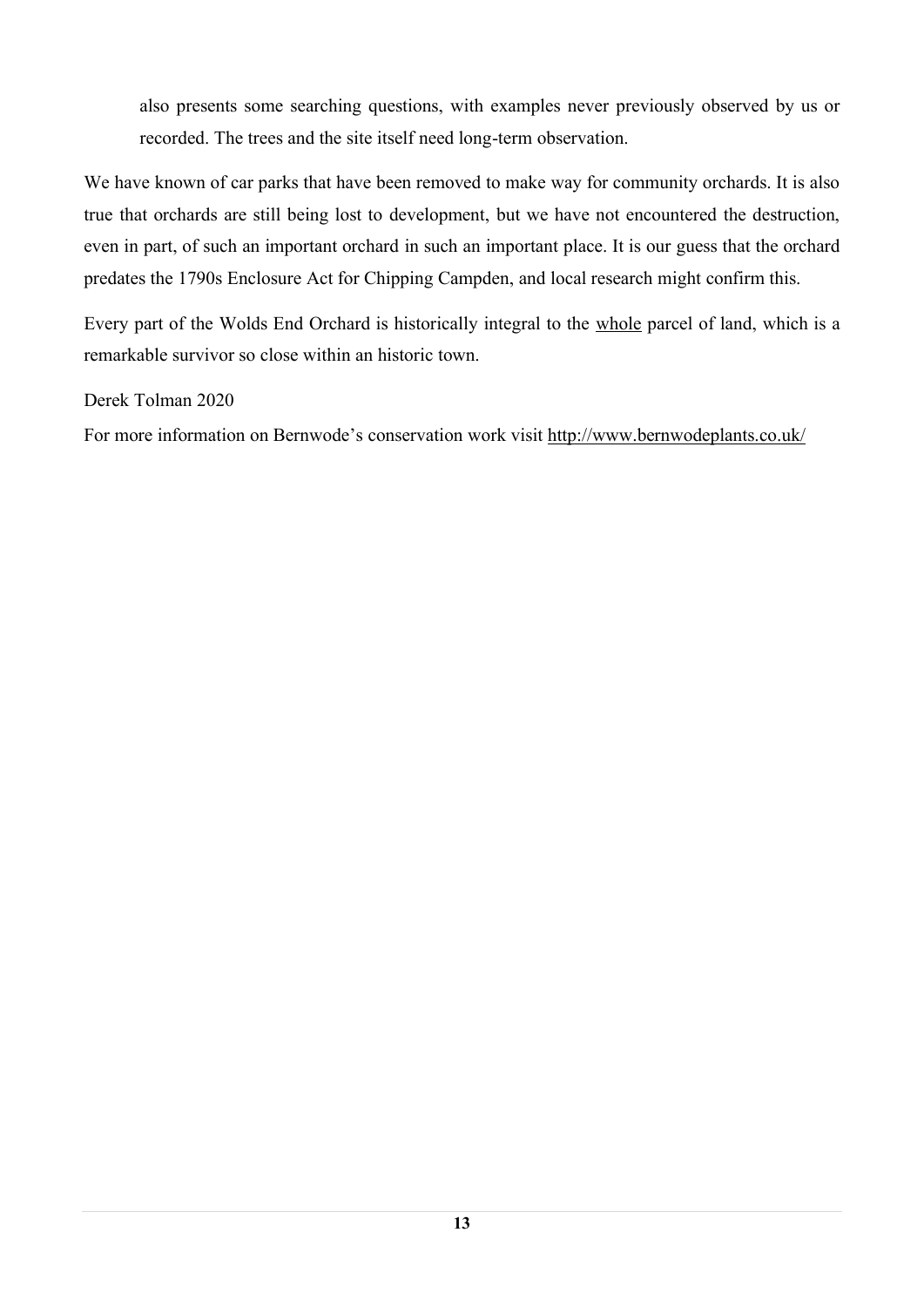# **HISTORICAL CONTEXT REPORT WOLDS END ORCHARD – PART OF CAMPDEN'S HERITAGE BY JUDITH ELLIS**

#### **Summary**

- Orchards have been part of the town's landscape environment since medieval times, contributing to the town's unique heritage, now remembered in street names such as Cidermill Lane and Pear Tree Close.
- This heritage is continued within living memory of fruit picking, basket weaving etc.
- Wolds End Orchard is the last remaining orchard within the town.
- The land has a pronounced ridge and furrow most likely dating back to medieval times. (see Excerpts from FWAG Report, 2006 & Cotswold Archaeological Survey, 1994 below).

## **Archival Evidence**

Chipping Campden, like most Cotswold towns, has a long tradition of orchards and cider making. In the past, many burgage plots and larger properties had domestic orchards; these are mentioned in C16th and C17th wills along with outside features such as gardens, outhouses and courtyards. Other larger orchards can also be traced.

The 1722 map of the Campden estate (detail below) shows that most of the grounds of the ruined Campden House had been turned over to fruit trees, leased to two men, Nicholas Fletcher and Samuel Horsman. This map also details Pear Tree Close behind what is now the Noel Arms car park.

Much of the fruit will have been used to make cider or perry; probably using the "Cyder-Mill house" in Cidermill Lane, which is just by the Wolds End Orchard. This mill has been there since at least the C18th, definitely before 1765 when it was mentioned in sales particulars: *To be sold FIVE Freehold Cottages or Tenements and a Cyder-Mill house thereunto adjoining, with the Cyder-Mill upon the premises, a large Malthouse and two large Wing Stones, ....* Oxford Journal 13 July 1765.

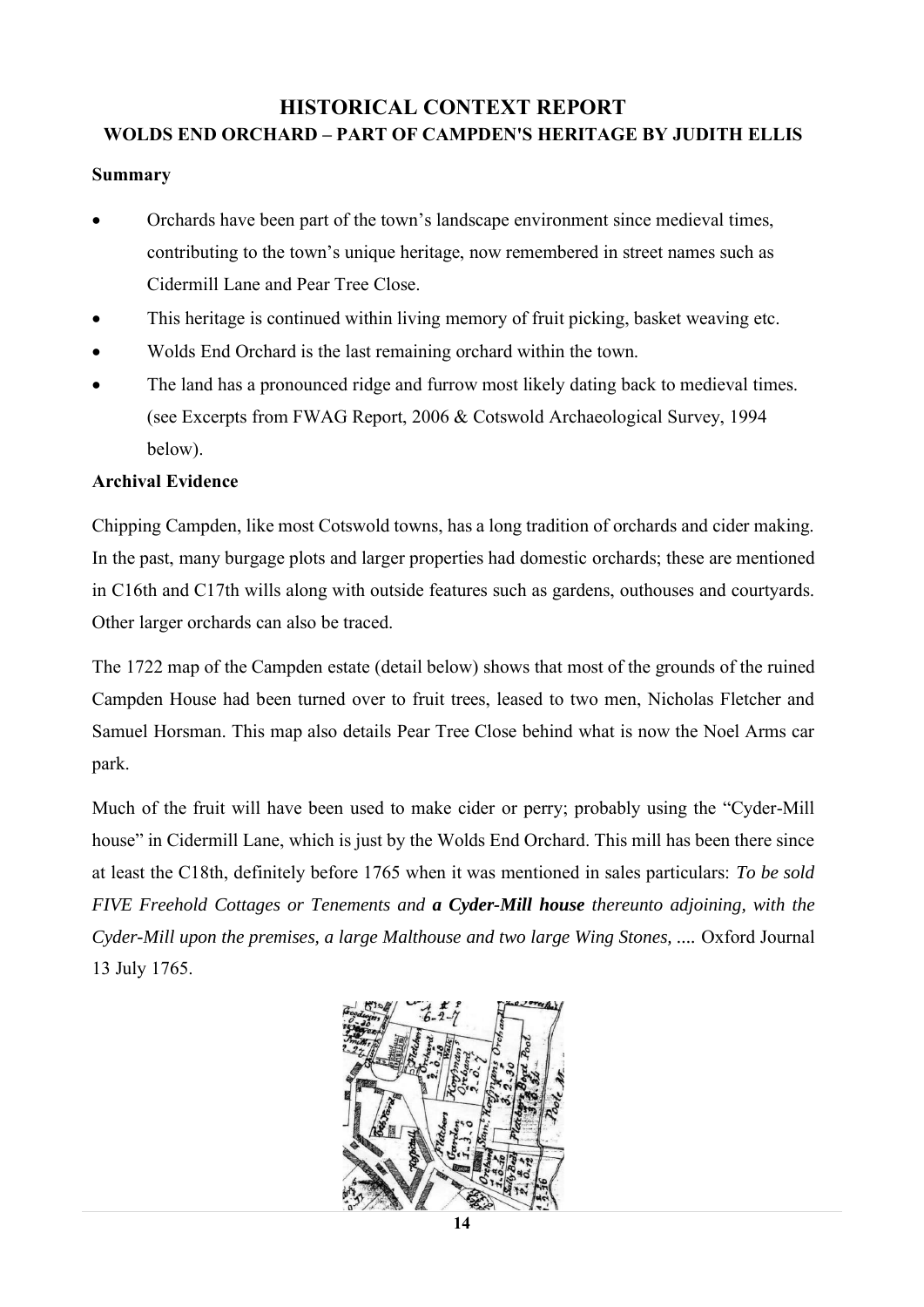The Gainsborough Estate map of 1818 details seven orchards in Westington, the wealthier part of town, including Cherry Orchard which later gave its name to housing. The map also describes Wolds End Orchard as 'House Ground', implying that it was land used for domestic purposes rather than farming, rearing pigs who would rootle amongst the fruit trees.

Many orchards are mentioned in Sales Particulars from the C18 and C19 as desirable sources of income. For example, this Sale of the Green Dragon in the Worcester Journal: *… TO BE SOLD, all that extensive and well known PUBLIC HOUSE, known by the Sign of the GREEN DRAGON, … with a large and commodious yard, garden, and a productive orchard planted with thriving young fruit trees.* Worcester Journal 16 Sept 1819.

An Ordinance Survey map of 1885 (below left) shows just how many orchards surrounded the town. This is the earliest evidence we have of Wolds End Orchard, which must have been well established before 1885 to be marked on the map.



The existence of local orchards continues with the 1902 the OS map (above right) showing them around Westington and at the backs of High Street houses.

Some Campden orchards existed for centuries. For example, the Will of Innkeeper Nathaniel Tidmarsh written in 1782 mentions Littleworth Orchard (see overleaf) which was still in there when the new housing estate was built in the 1950s.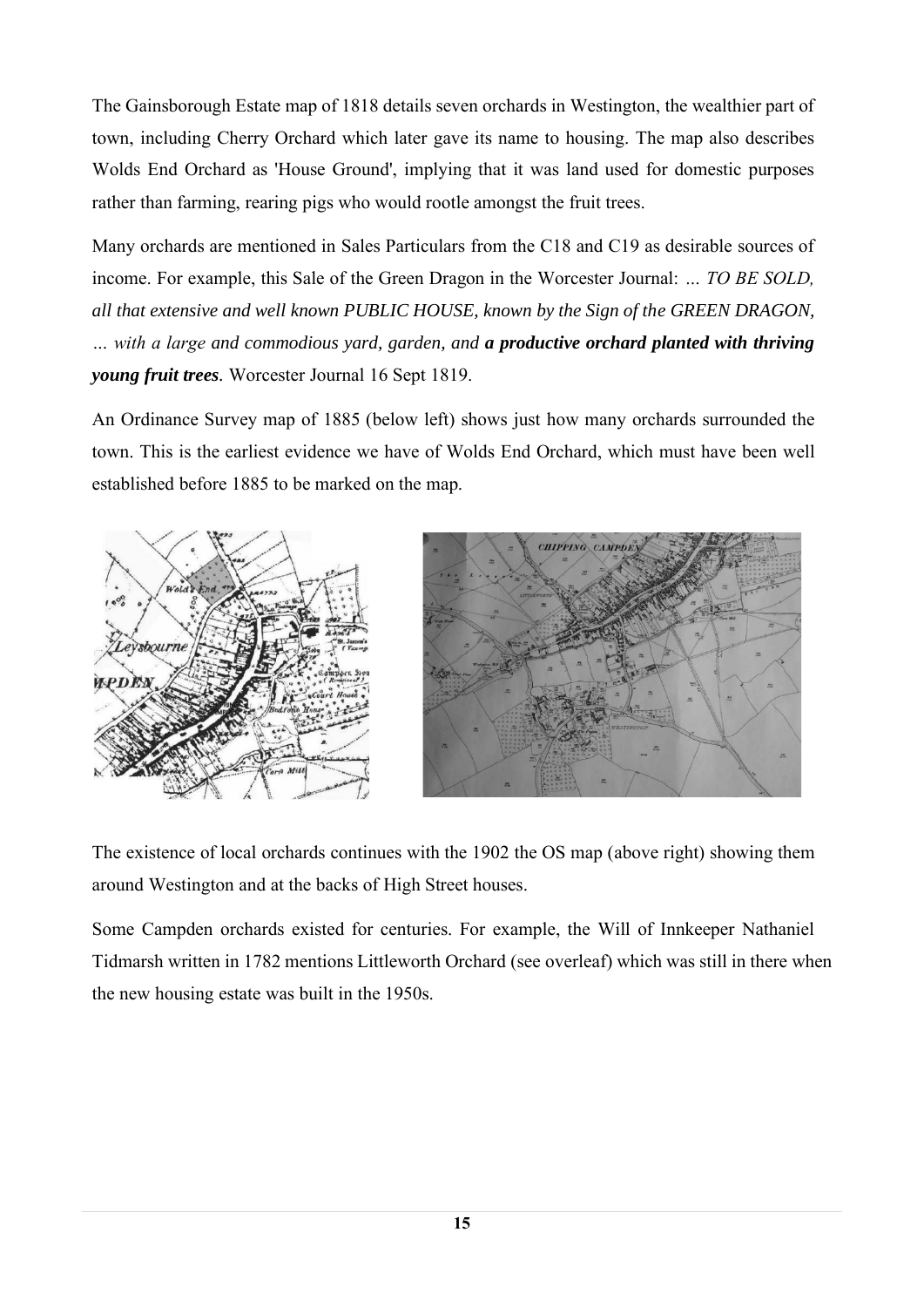

The development of larger orchards for commercial purposes happened in the latter half of the C19 and the Ordnance Survey map of 1923 (right) shows extensive holdings in Westington and Littleworth. Most of these fields are now built over with houses.



This detail of the same 1923 OS map shows the extensive orchards along Station Road, as well as Wolds End Orchard.

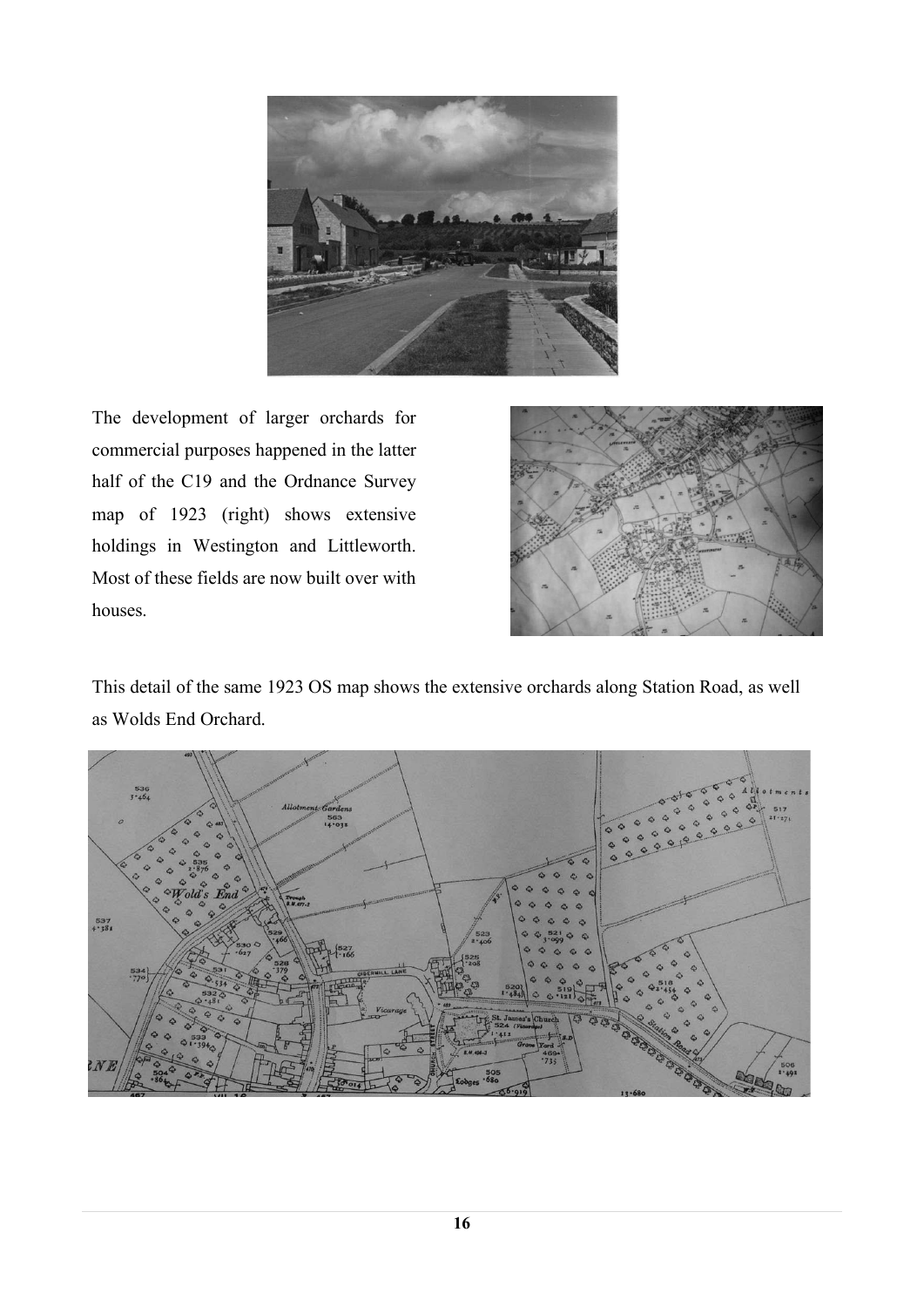#### **Local Memories**

Fruit picking provided good employment for women and children as well as men in the summer months and was an integral part of the local economy.

*"I loved it when I went with Dad to see Les Brodie in the cherry season. He'd be organising the pickers in his orchard down Station Road and I would 'help', eating as many as I could." MF*

*"When I was a lad growing up just after the war there were orchards all over, mostly cherry orchards, up Catbrook, and The Leasows that we got to from Dyers Lane. Old Campden House had the oldest fruit trees, on the slopes of the garden - apple, pear and cherry." RG*



Fred Coldicott (born 1910), in his book **Memories of an Old Campdonian**, says: **"***When I was a lad, there were five large orchards and two smaller ones in Campden and Broad Campden. at Broad Campden they were at Briar Hill Farm and W.N. Izod's, at the rear of his farmhouse. At Campden there was Hand's Orchard, opposite side of the road to the Coneygree; George Haines in Westington, and Attlepin Farm; then there was the smaller one in Gainsborough's, behind the old ruins, and Uncle Bob's at Catbrook".*

Every orchard had to have a bird-minder for five or six weeks. This was usually someone who was not quite able-bodied enough to do regular work. 'Teapot' Williams (left in Rimell's Orchard, Old Campden House) was always on duty at Hand's Orchard in Station Road. It meant being there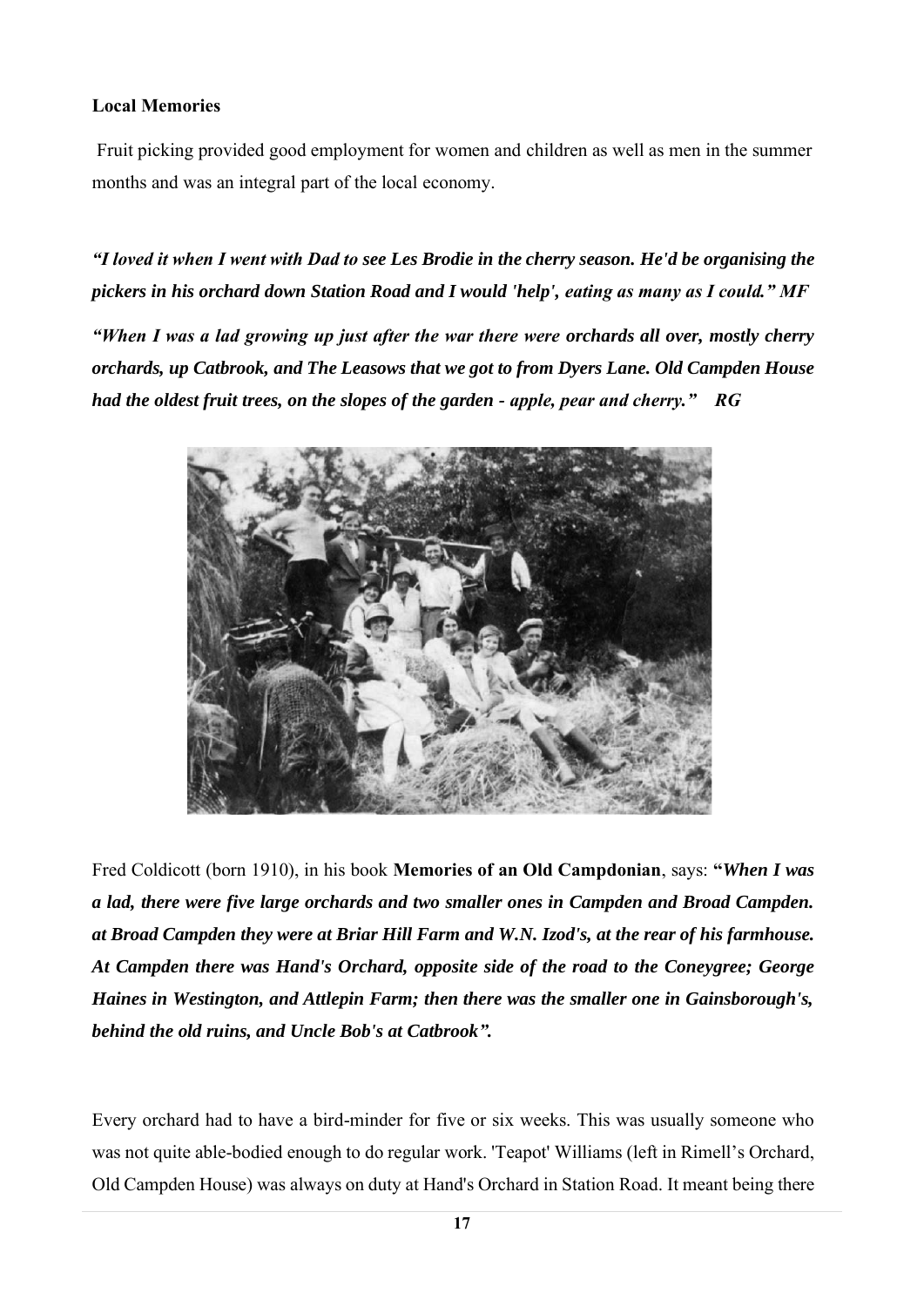from dawn to dark. They were provided with a gun and rattle. The cherry-picking season was always a boon to casual workers; for a few weeks they could earn good money: the more they picked, the more they earned.





This 1950 map shows the extent of the orchards around Campden, making fruit growing a considerable commercial business at the time.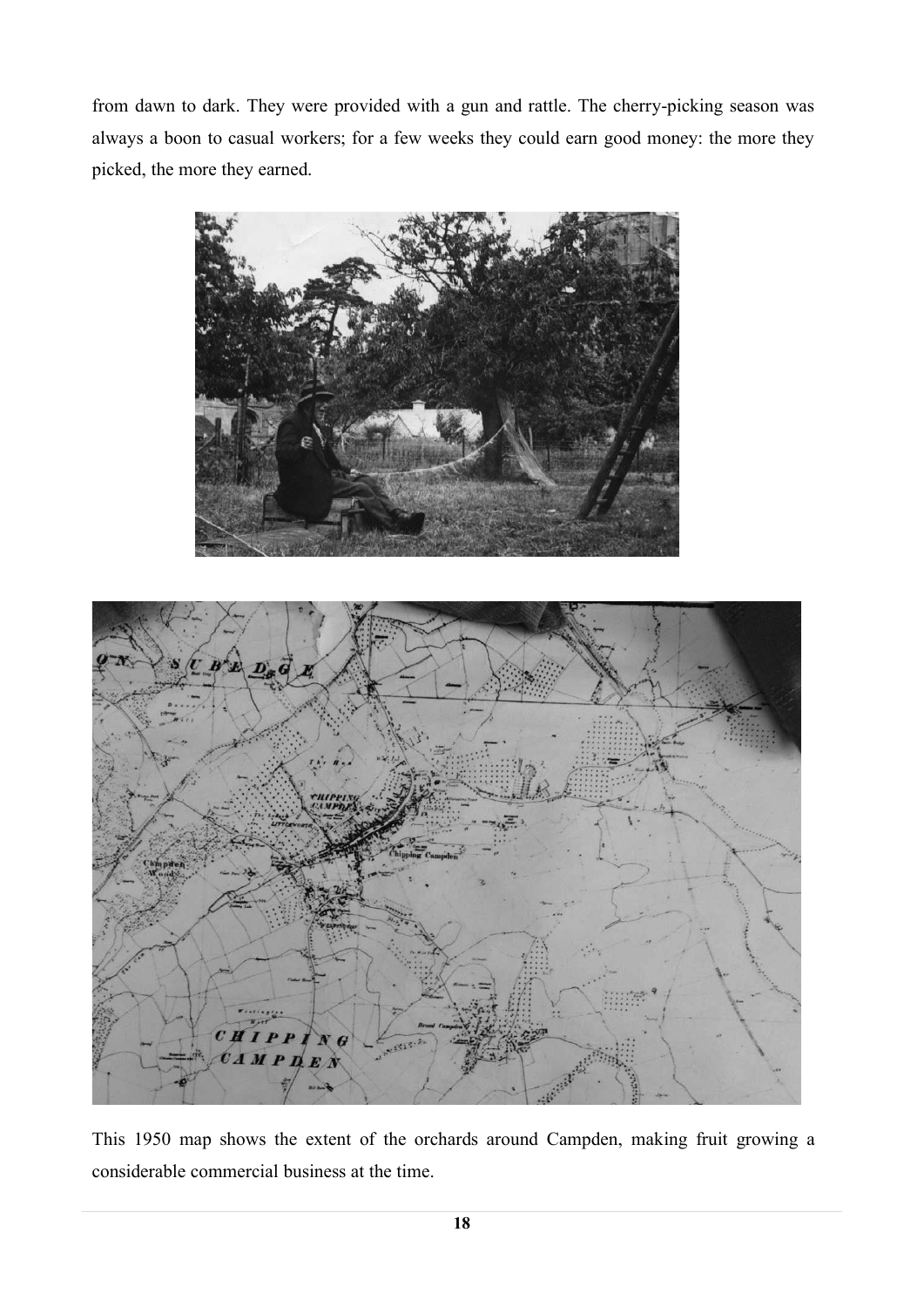# **Ridge and Furrow Feature**

## **Excerpt from the Farmers & Wildlife Advisory Group (FWAG) Report. 2006**

"The site mirrors the impressive ridge and furrow landscape that can be seen in the fields to the North and West of the site which combine to be a particularly striking example. Although not designated as a scheduled monument the ridge and furrow should be preserved as much as possible … as the historic environment is considered to be of increasing importance."

## **Excerpt from Cotswold Archaeological Ltd Topographical Survey, 1994**

"The most significant earthworks recorded within the study area comprised substantial ridge and furrow ... the form of ridge and furrow seen within and around the study areas falls within the category known as 'broad rig' generally accepted as having origins in the medieval period."

**Source:** Transcriptions of wills, maps, photographs, sales particulars and local reminiscences can be seen in the Chipping Campden History Society Archives.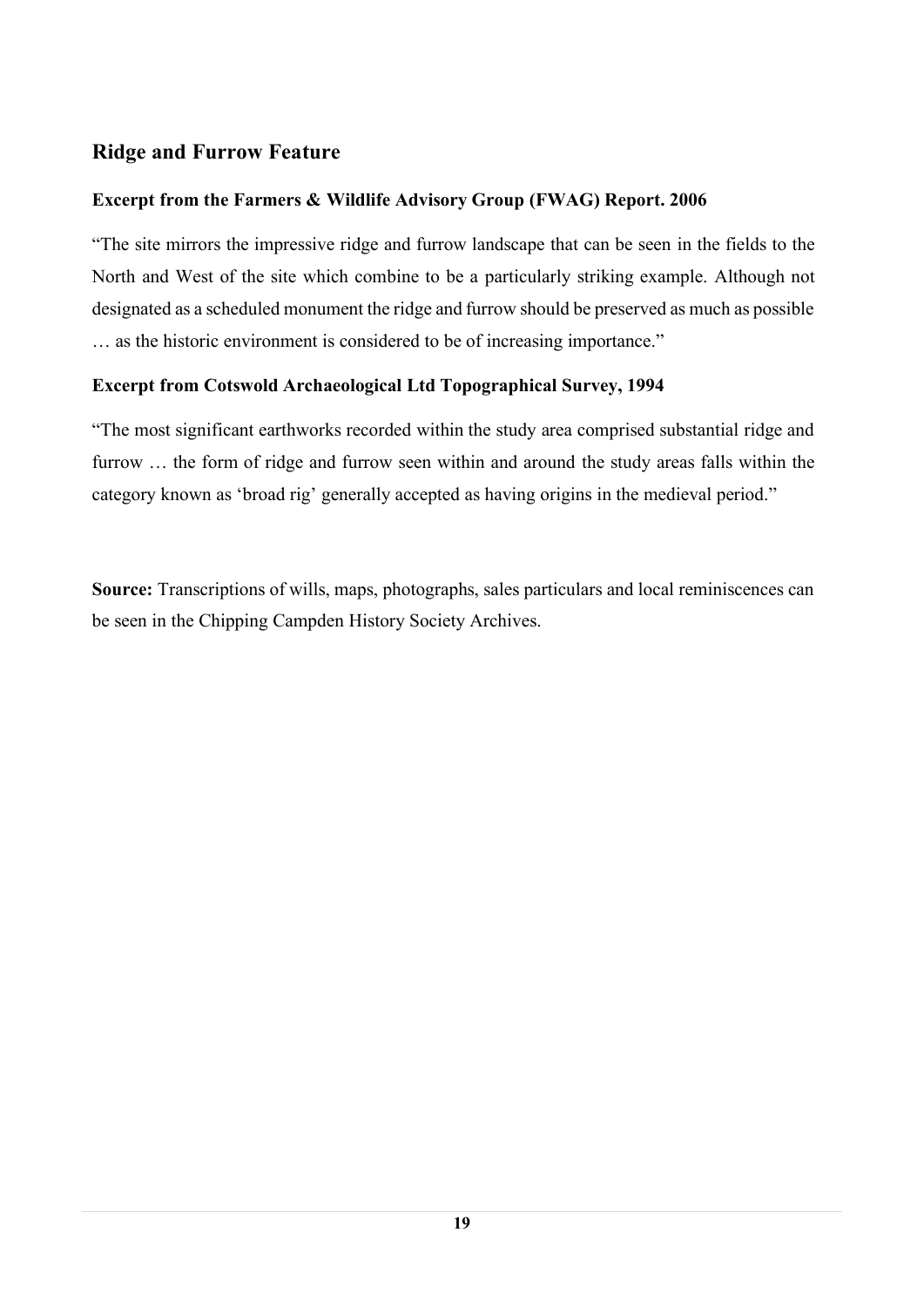## **EDUCATION REPORT Award winning educational facility**

## **By Geoff Carr former head of Rural Science, Chipping Campden School March 2020**

Wolds End Orchard provides a unique and valuable resource for schools and other local groups to learn about nature and rural skills. This educational work has already spread out beyond the town and has been recognised by winning:

- Best School Food award from Cotswold Life magazine, 2010 (won)
- Enterprise and Innovation Award from School Farms Network, 2017 (won)
- School Farm Environmental Impact award, 2019 (runner up).

Below are examples of how the Orchard has been used – and can be used in the future - for educational purposes.

Chipping Campden School took on two consecutive six year leases of Wolds End orchard in 2008 for the following reasons:

1) To facilitate **practical teaching** in animal husbandry for both the GCSE in Environmental and Land-Based Science and the Diploma in Environmental and Land-Based Studies. The space in the orchard provided grazing space for the school flock of Cotswold Longwool sheep and a paddock for their Gloucester Old Spot pigs. As part of the diploma course, students from other schools worked and learned in the orchard. Student Ambassadors from Royal Agricultural University, Cirencester also helped.

2) To provide an area of significant biodiversity for **study by mainstream GCSE science classes and A level biology students.**

3) To enable students on the **Rural Crafts course** to gain experience of tree planting, grafting, coppicing and green woodwork.

4) To harvest, process and sell apple juice as a **joint project between the environmental, business and catering** sections of the school.

5) As a **public service project** for the town, to maintain the orchard for maximum biodiversity and replanting with new trees to ensure its continuity. **Duke of Edinburgh Award** students helped out for years, planting many replacement trees.

6) To provide **a knowledge base** for schools across the county. I organised many visits from all the local primary schools. I received training in orchard management and juice making and then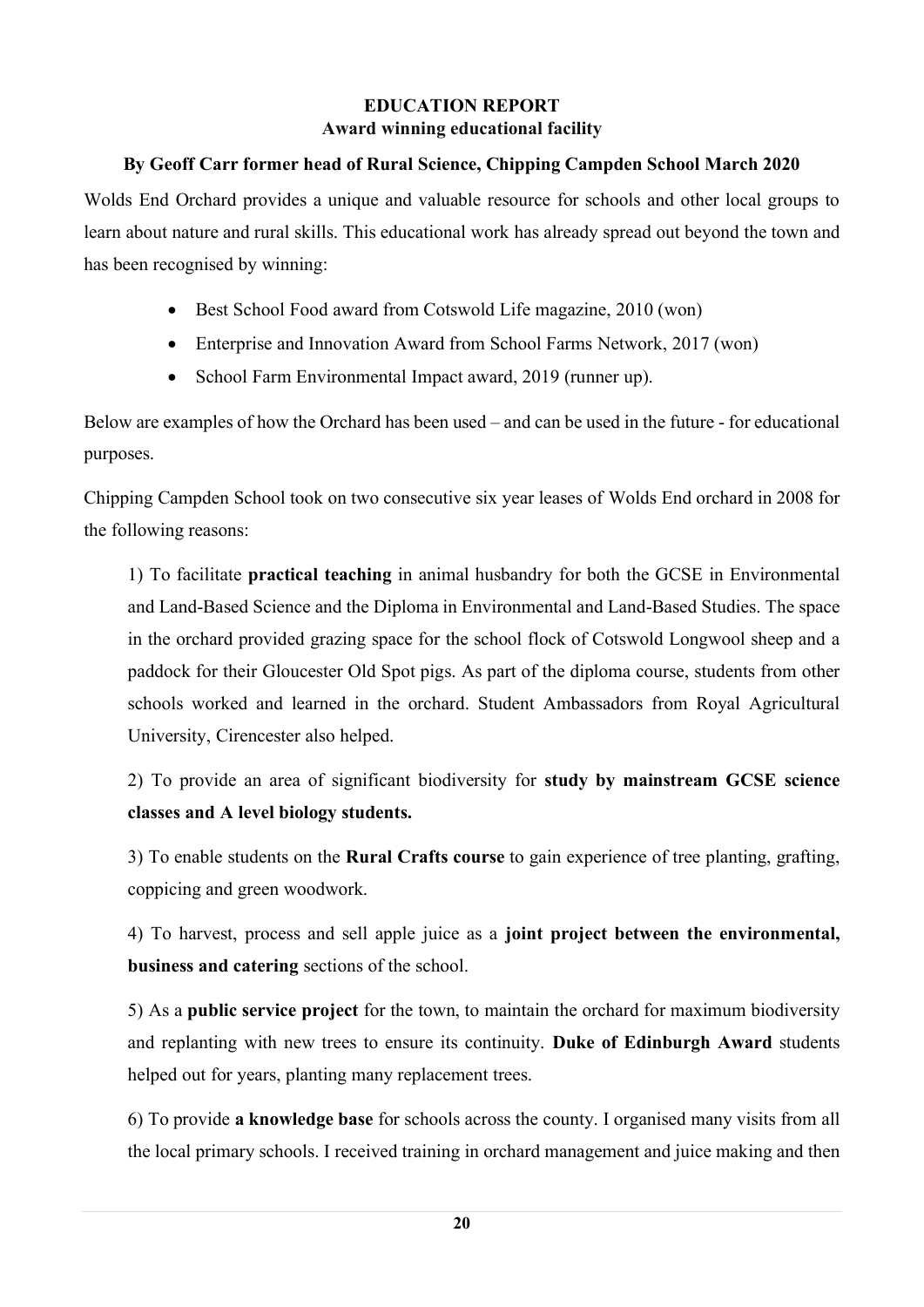shared these, teaching grafting skills and establishing orchards in several secondary schools across Gloucestershire.

## **Business Background**

The produce from the project (lamb, pork sausages and juice) was sold mainly in school to staff and through the canteen. The juice was also sold in Old Farm Dorn farm shop, Fillet and Bone delicatessen in Campden and we supplied the prestigious Chef's Dozen restaurant.

In addition each year, many kilos of apple crisps were made and distributed free to the students at our annual apple day celebrations, along with fresh fruit.

The business side of the project was registered as a Community Interest Company with the assistance of David Kingsmill from The Campden Society and Arthur Cunynghame from Campden Business Forum.

## **Local Support**

Many local people also took an interest in the orchard, supplying trees and helping to plant them and undertaking maintenance work. We received several grants from local funding agencies to help with the cost of maintenance as well as donations from private individuals. For the last ten years we have also held a traditional Wassail ceremony in the orchard, celebrating the importance of orchards in a rural community.

The project brought great enjoyment and many learning opportunities as well as making much appreciated products. The staff, volunteers and students involved would I'm sure agree with me in saying that Wolds End orchard is a special place of peace and tranquillity: a haven for wildlife. I hope that others in the future will be able to have the joyful experience of spending time in such a lovely environment.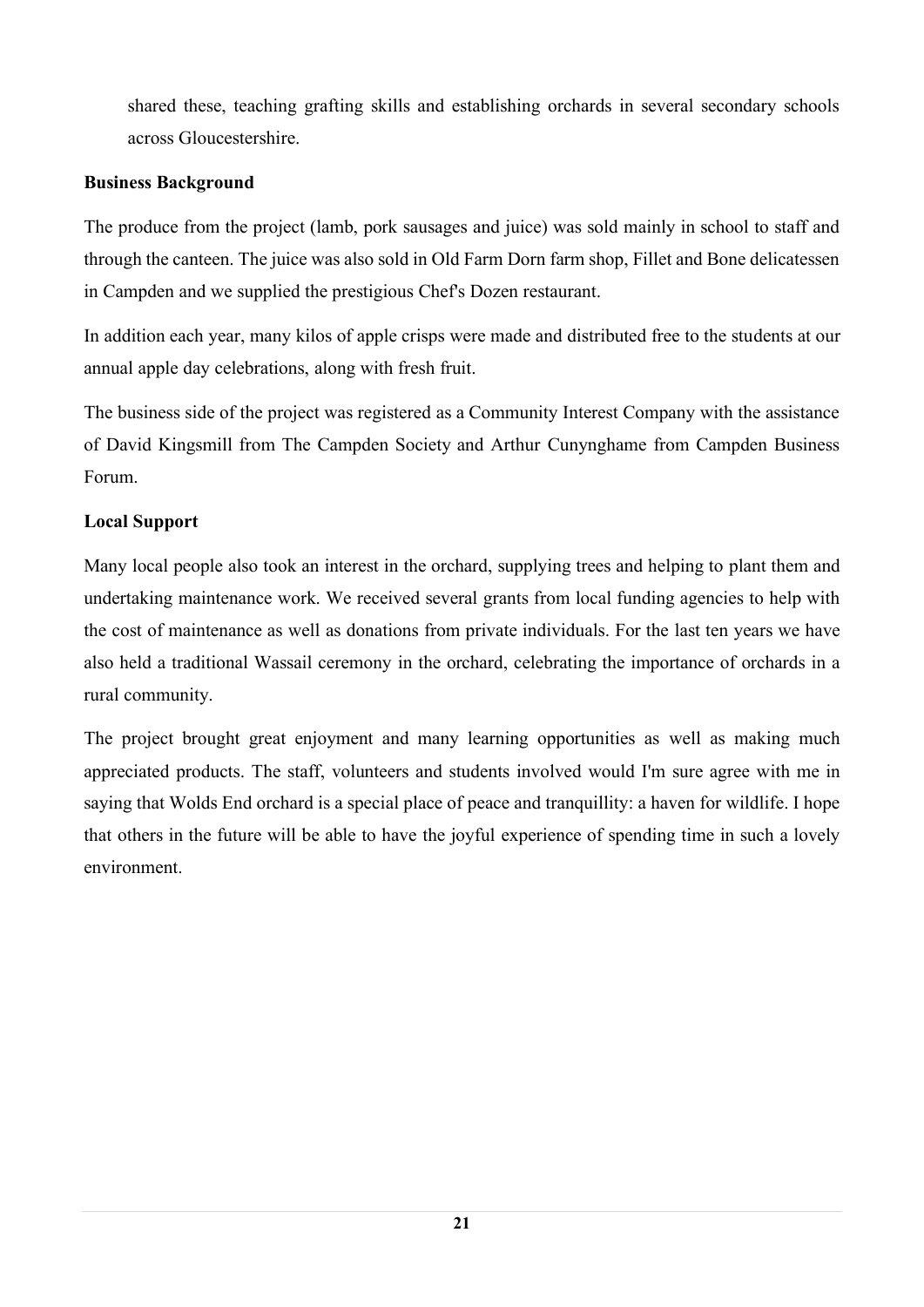# **COMMUNITY BENEFIT REPORT Connecting communities and improving health and wellbeing**

REPORTS from the Department for Communities & Local Affairs, Mind, and Natural England.

## A. Excerpts from **Community Orchards Case Studies: Department for Communities and Local Government**, August 2011

*"The Government recognises the value for communities of green spaces – parks, orchards, allotments, gardens etc – and, as part of the localism and decentralisation agenda, has committed to measures that will enable individuals and communities to gain access to the land they need. Community orchards … are places for people to come together and use the open space as a focal point for community activities. They also promote the health benefits of fresh produce and outdoor exercise for people of all age groups."*

Here are some of the statements, taken verbatim from the impact assessments of 10 community orchards:

## **1. Prevention or alleviation of loneliness:**

The orchard group frequently receives e-mails from people wanting to thank them for the difference the orchard has made to their lives.

… fostering neighbourly cooperation which will be enhanced through the exchange of horticultural tips and recipes, and the shared appreciation of the beauty of the fruit trees in a valued green space.

There has been an increase in the community working together since the orchard was created with local children showing an interest in where food comes from and older people getting out of their homes more and becoming less socially isolated.

A new community of people who contribute to the work in the orchard has developed. People work together and families with children attend events which are put on by the orchard group.

Enhanced community cohesion has been created by working in the orchard. New friendships have been formed and new skills developed.

## **2. Building Mental Resilience in Children:**

The Forest Schools scheme [based at the orchard and run by trained leaders] aims to help people by allowing them to participate in engaging, motivating and achievable tasks and activities in a woodland environment each participant has an opportunity to develop intrinsic motivation, sound emotional and social skills. These skills can then be developed to allow individuals to reach their personal potential. Forest Schools has demonstrated success with children of all ages who visit the same local woodlands on a regular basis and through play, who have the opportunity to learn about the natural environment, how to handle risks and most importantly to use their own initiative to solve problems and co-operate with others. ... Children use full sized tools, play, learn boundaries of behaviour; both physical and social, establish and grow in confidence, self-esteem and become self motivated.

Forest Schools develop: • self awareness• self regulation • intrinsic motivation • empathy • good social communication skills • independence • a positive mental attitude, self-esteem and confidence.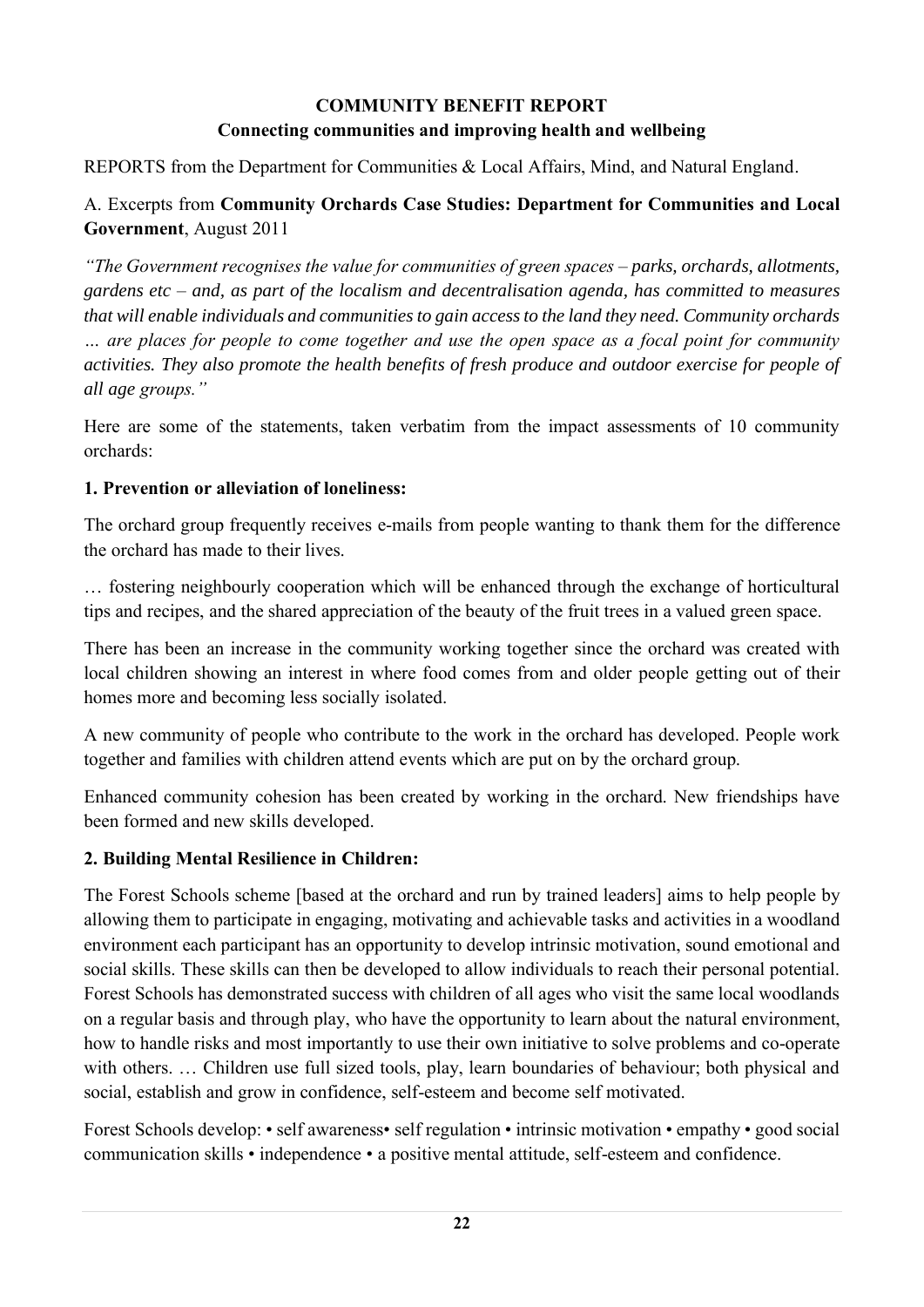# **3. Support for vulnerable people:**

The heritage orchard provides people with learning disabilities with stability and support so that each person has the opportunity to develop their skills and confidence, fulfil their potential and gain a sense of personal achievement.

## **4. Well-Being for the General Population**

The orchard also helps raise people's awareness and understanding of the contribution that physical activity and a good diet, using home grown organic produce, can make to everyone's wellbeing and good health. The space creates respite away from the hustle of daily life. The public are welcome to walk around the orchard, bring their families, dogs and soak up the peace and quiet.

B. There is also a move away from prescription medicines to nature- based remedies. The charity **[Mind](https://www.mind.org.uk/information-support/tips-for-everyday-living/nature-and-mental-health/about-ecotherapy-programmes/)** reports: *"In the UK an estimated one in four people experience a 'significant' mental health problem in any one year. With the prescription of anti-depressants at record levels and a huge demand for Cognitive Behaviour Therapy and other psychological therapies, health and social care commissioners are examining and commissioning different options for cost effective services for mental health. At the same time there is increasing recognition of the importance of nature and place as a determinant of individuals' mental health. Nature-based interventions are operating throughout the UK, working with a wide range of vulnerable groups helping to positively benefit health and wellbeing outcomes. Doctors are prescribing a range of green therapies and green care to their patients."*

Evaluations of schemes such as **Green Gyms**, a nation-wide scheme that has been operating through **The Conservation Volunteers** for 20 years, report these benefits:

- significant increases in mental health state scores
- a reduction in depression
- a trend towards weight loss
- positive changes to lifestyle.

Green Gyms also enhance mental wellbeing through increased contact with nature, the social benefits of group activity and helping people contribute something positive to their community. TCV work closely with partners, including mental health charity Mind, to continually innovate Green Gyms to ensure that they maximise the benefits for participants.

C. **Natural England**, the government's advisor for the natural environment in England, state the varied benefits of nature to the general population. Note that 5 of these 9 points specifically refer to trees.

- 1. **Improving air quality** Trees, woodland and other green infrastructure improve air quality by intercepting harmful particulates, which are a contributing factor to respiratory conditions such as asthma. (1)
- 2. **Reducing stress** Urban residents suffering from stress experience less anxiety when they have a view of trees. Physical signs of stress such as muscle tension and pulse rate are also measurably reduced when moving into green surroundings (2)
- 3. **Aiding recovery** Hospital patients with a view of greenery have been shown to recover more rapidly, and require less pain killing medication than those who only have a view of buildings (3)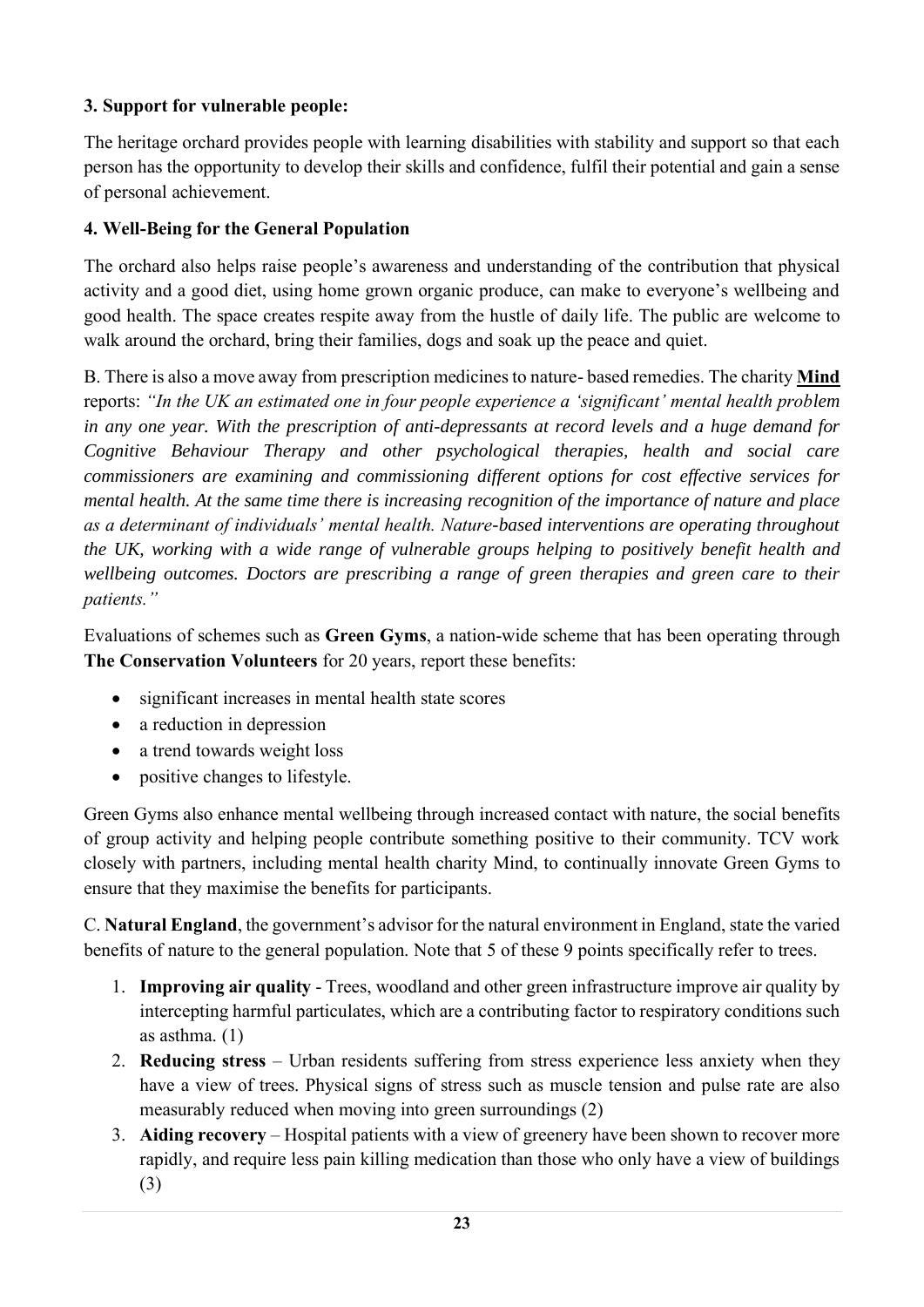- 4. **Alleviating depression** Taking part in nature-based activities helps people who are suffering from mental ill-health and can contribute to a reduction in levels of anxiety and depression (4)
- 5. **Shading us from the sun** Thinning of the protective ozone layer coupled with more extreme weather patterns is being linked to the increase in skin melanomas, the most rapidly increasing form of cancer in the UK. Dappled shade of trees provides a useful barrier to harmful ultraviolet radiation (5)
- 6. **Encouraging physical activity** Green spaces provide space to exercise which improves memory and cognitive function. (6) People who use parks and other green spaces are three times more likely to reach the recommended level of physical activity than nonusers. (7)
- 7. **Saving lives** In the United States of America, trees help reduce or prevent more than 670 000 cases of severe respiratory diseases per year and thereby save more than 850 lives annually (8)
- 8. **Reduce obesity** Children living in areas with good access to green spaces have been shown to spend less time in front of television screens, computers and smart phones and to have 11- 19 percent lower prevalence of obesity compared with children limited or no access to green spaces (9)
- 9. **Bringing people** together Trees and woods can help to bring people together and strengthen communities, reducing loneliness and isolation (10)"

In addition to these benefits to the general population, there is substantial and growing evidence of other health benefits to people living with various mental health issues

The same Natural England report states: *"as approximately two-thirds of people living with dementia currently live in their own homes and tend to be at the earlier stages of dementia, the interaction of this group with nature should be the focus of any future intervention."*

There have been initiatives to provide this contact with nature for those at the early stages of the disease, and it has been found to produce benefits including: (quoted from the report)

- improved emotional state:
- reduced stress, agitation, anger, apathy and depression;
- improved sleeping and eating patterns;
- improved verbal expression, memory and attention;
- improved awareness,
- sense of well-being,
- independence,
- self-esteem and control; as well as
- improved social interaction and a sense of belonging.

## **Sources, documentation and websites**

A. Community Orchards Case Studies : Department for Communities and Local Government, August 2011

B. NECR228 Good practice in social prescribing for Mental Health: the role of nature-based interventions

NECR204 edition 1 A Review of Nature-based interventions for Mental Health Care Mind publication: Nature and Mental Health 2018 C. Numbered References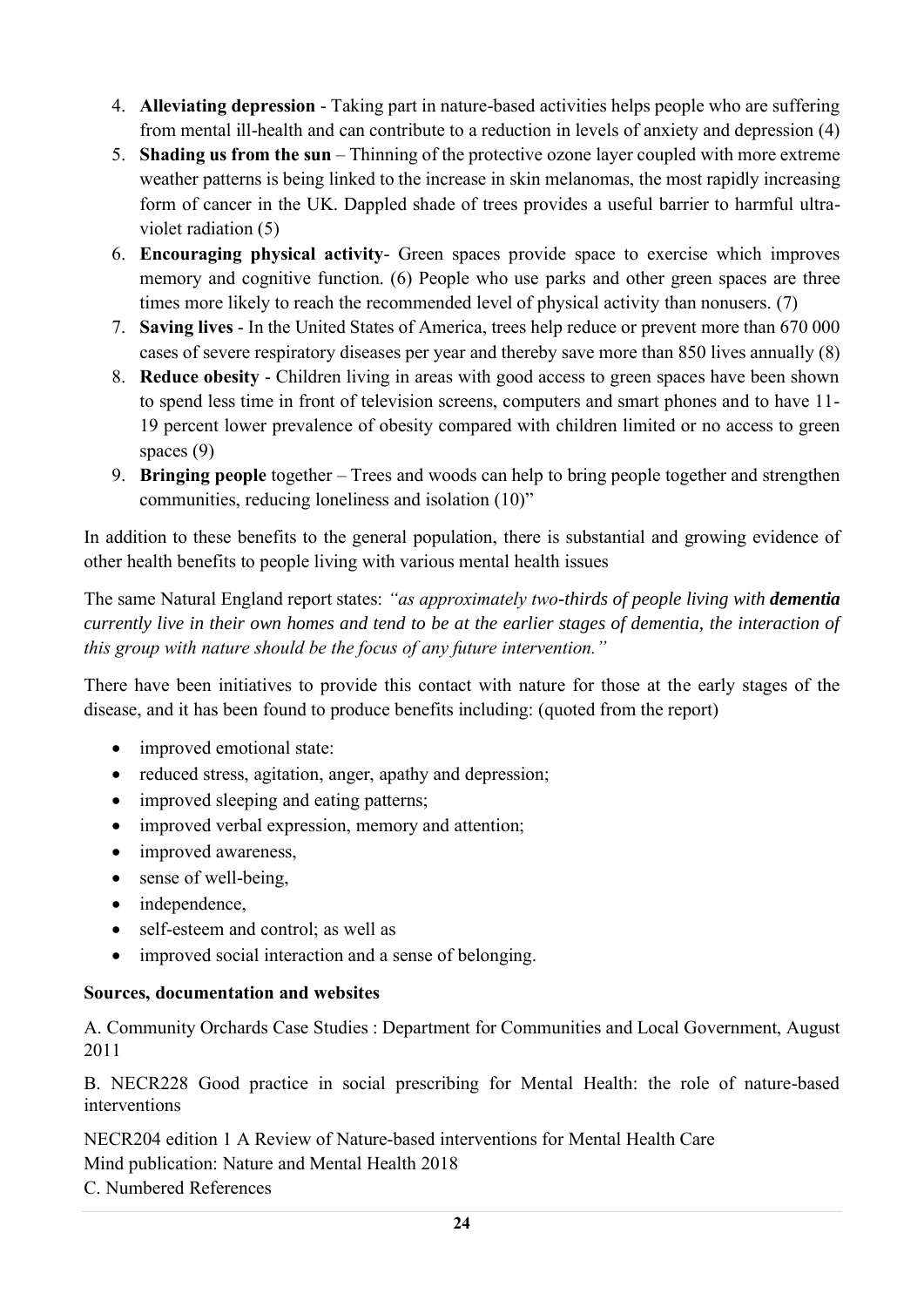- 1. A.G. McDonald et al (2007). *Quantifying the effect of urban tree planting on concentrations and depositions of PM10 in two UK conurbations*. Atmospheric Environment. 41(38): 8455– 8467
- 2. Ulrich RS, Simmons RF, Losito BD, Fiority E, Miles MA & Zeison M (1991) S*tress Recovery During Exposure to Natural and Urban Environments*, Journal of Environmental Psychology 11 : 201 -230 3
- 3. Ulrich RS (1984) *View Through a Window May Influence Recovery from Surgery,* Science Journal 224 : 420-421
- 4. *A review of nature-based interventions for mental health care*, Natural England (2016)
- 5. *The role of one large greenspace in mitigating London's nocturnal urban heat island*: Doick, Peace & Hutching (2014)
- 6. Berman, M. G., Jonides, J., & Kaplan, S. (2008). T*he Cognitive Benefits of Interacting With Nature*. Psychological Science 19 (12), 1207-1212
- 7. Giles-Corti, B., M.H. Broomhall, M. Knuiman, C. Collins, K. Douglas, K. Ng, A. Lange, and R.J. Donovan. 2005. *Increasing Walking: How Important is Distance to, Attractiveness, and Size of Public Open Space?* American Journal of Preventive Medicine 28:169-176.
- 8. Nowak et al., 2014
- 9. Dadvand et al., 2014
- 10. Kaplan R & Kaplan S (1989) *The Experience of Nature - A Psychological Perspective*, Cambridge University Press

Relevant websites:

GreenGyms - <https://www.tcv.org.uk/>

Natural England<https://www.gov.uk/government/organisations/natural-england>

Mental Health Charity and Organic Farm <https://www.growingwell.co.uk/>

Campaign for the Preservation of Rural England<https://www.cpre.org.uk/discover/peace-of-mind/>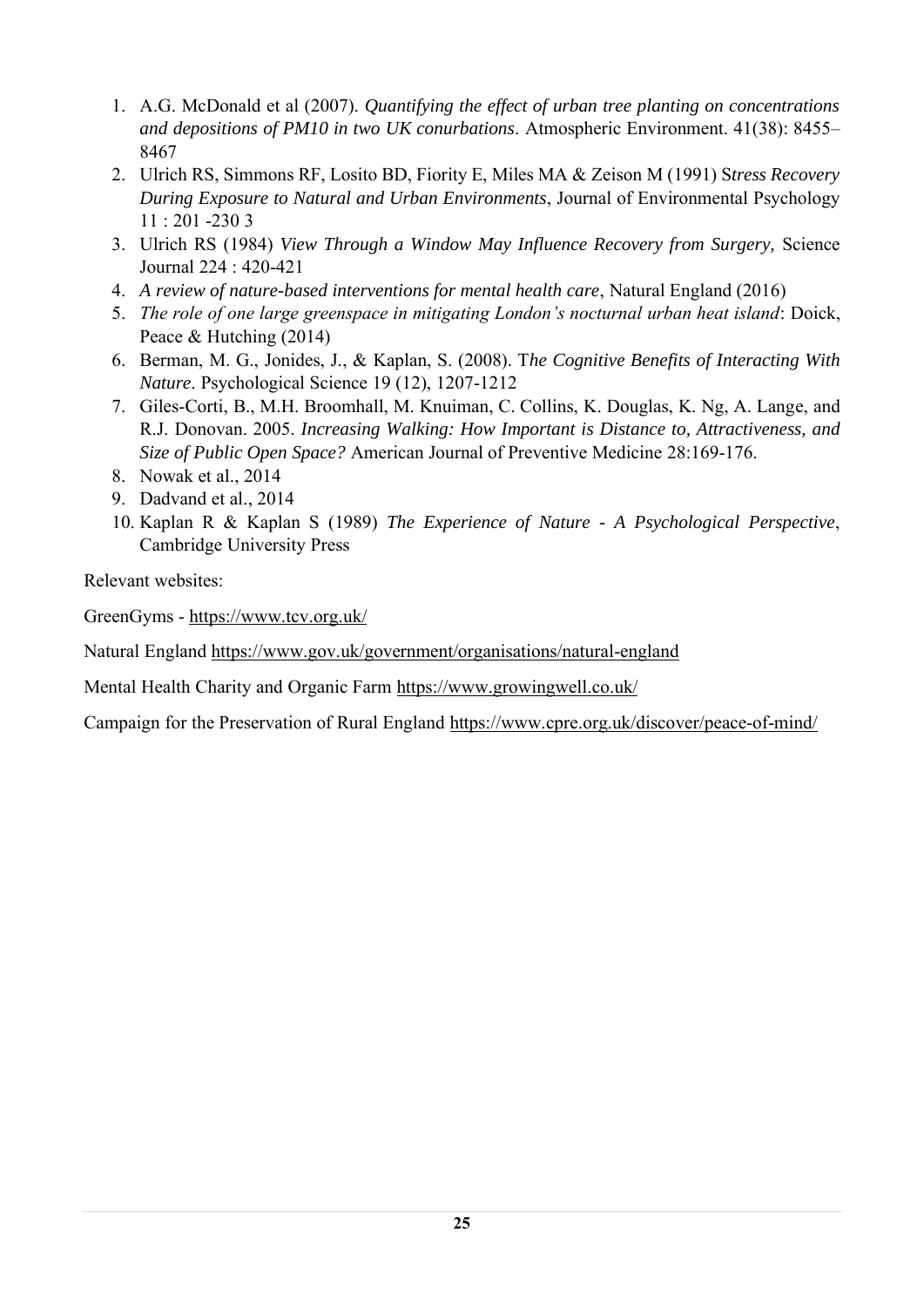

## **APPENDIX**

|    | 1. Extracts from the Cotswolds AONB Management Plan (2018-23)<br>The importance of conserving and enhancing biodiversity                                                                                            | 27 |
|----|---------------------------------------------------------------------------------------------------------------------------------------------------------------------------------------------------------------------|----|
|    | 2. Extracts from Traditional Orchards - (UK Biodiversity Action Plan)<br>Orchards - a hotspot for biodiversity                                                                                                      | 31 |
| 3. | <b>Report on Orchards by The People's Trust For Endangered Species</b><br>'Traditional orchards are designated priority habitats.<br>Unfortunately, we are seeing an alarming rate of loss of this amazing habitat' | 33 |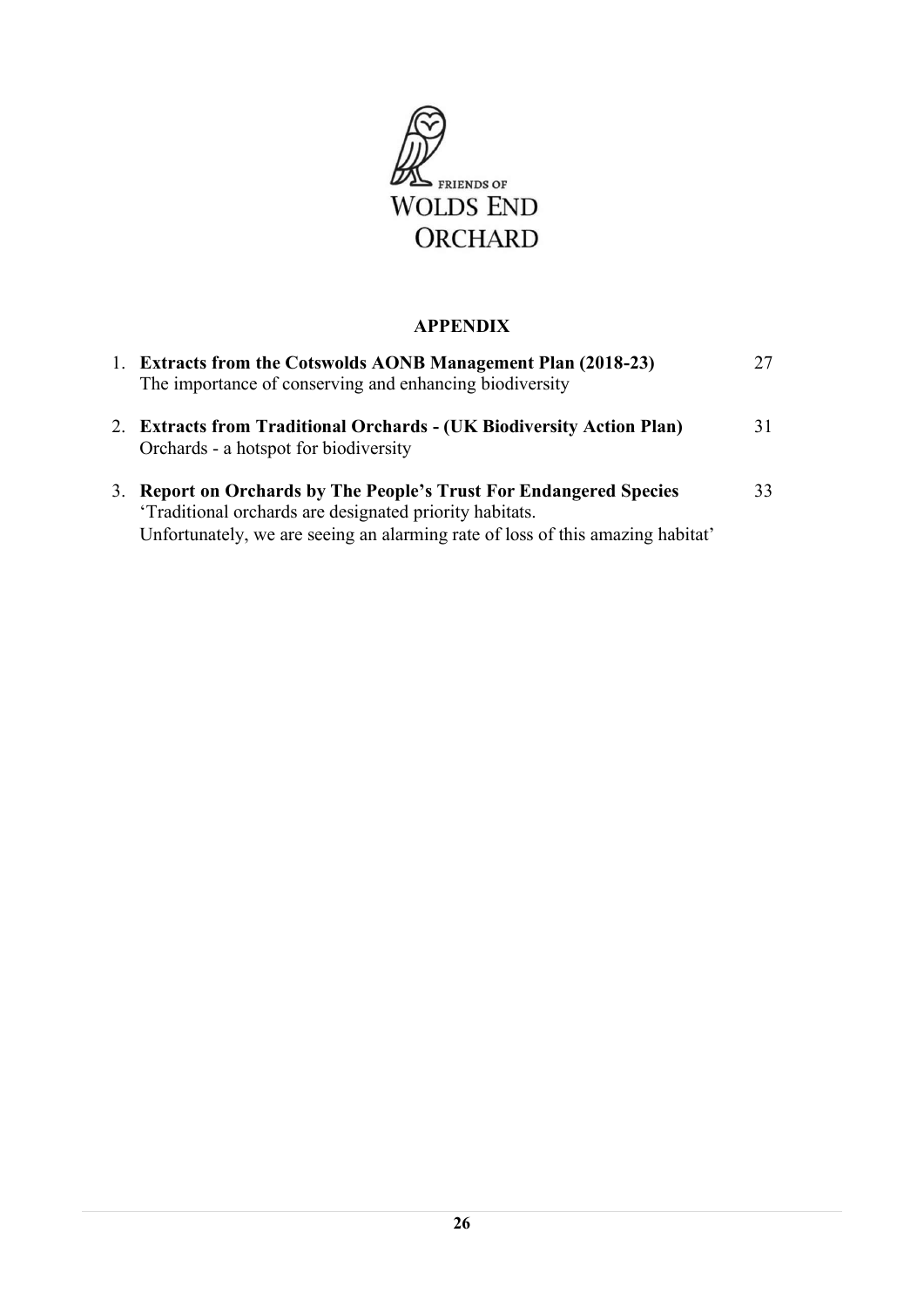## **EXTRACTS FROM THE COTSWOLDS AONB MANAGEMENT PLAN 2018-23 The importance of conserving and enhancing biodiversity**

The Cotswolds AONB Management Plan has a policy to conserve and enhance biodiversity (CE7), focusing on a list of priority habitats and species. That list includes 'Wood pasture, parkland and veteran trees' which covers old orchards. There is also a policy on the historic environment and cultural heritage (CE6) which is also relevant to Wolds End Orchard.

## **Policy CE7: Biodiversity**

1. Biodiversity in the Cotswolds AONB should be conserved and enhanced by establishing a coherent and resilient ecological network across the Cotswolds AONB and in its setting, focussing on the priority species and habitats listed in Appendix 8. This should be achieved by implementing the following principles

- Better: Existing wildlife sites should be protected, in line with national policy and guidance, and be brought into good condition through effective and appropriate management.
- Bigger: The size of existing wildlife sites should be increased.
- More: More wildlife sites should be created.
- Joined: Connectivity between wildlife sites should be improved by creating new wildlife corridors and 'stepping stone' sites and the provision of green infrastructure. The pressure on wildlife should be reduced by improving the wider environment, including the provision of less intensively managed 'buffer zones' around wildlife sites.

2. Proposals that are likely to impact on the biodiversity of the Cotswolds AONB should provide a significant net-gain in biodiversity, particularly with regard to the species and habitats listed in Appendix 8. 3. Biodiversity – in particular, the priority species and habitats listed in Appendix 8 – should be a key component of future agri-environment, land management and rural development support mechanisms in the Cotswolds AONB.

Despite investment for many years in conserving and enhancing biodiversity, habitats and species have continued to decline, notably on ancient, semi-natural habitats. Many of the AONB's most important habitats rely on traditional practices that are no longer economically viable. Extensive grazing of species-rich grasslands has reduced due to a downturn in the livestock industry and diseases such as tuberculosis. Woodland management has also declined as imported wood products have become cheaper.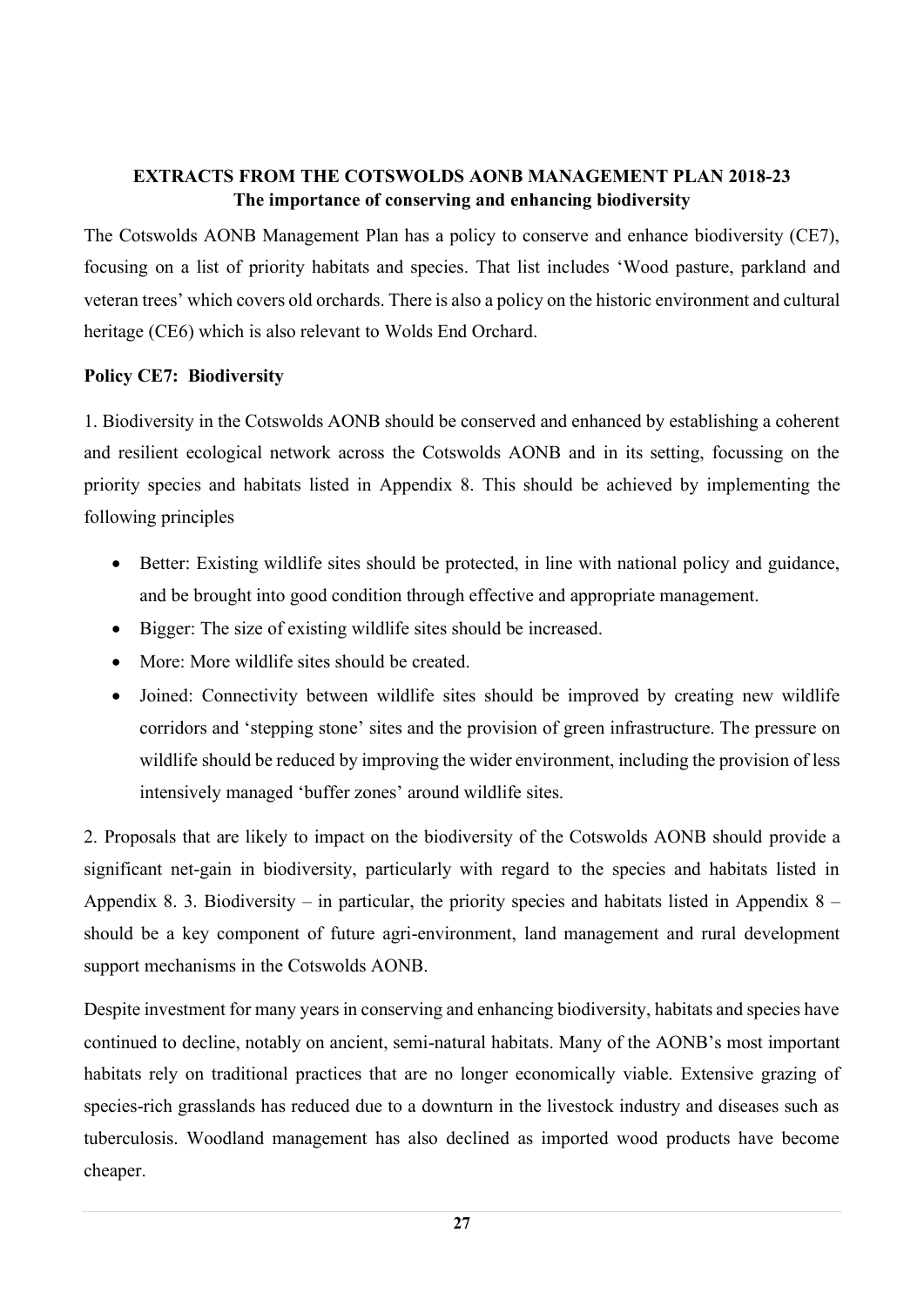The reduction in size and fragmentation of habitats has led to populations of species becoming more vulnerable to population decline or extinction. Climate change is likely to result in changes to the areas that are climatically suited to host particular species. The fragmentation of habitats will make it more difficult for species to move to these new climatically suitable areas. Climate change is also likely to change the timing of seasonal events, leading to a loss of synchrony between species and the resources that they depend on, notably for food and production. Changes in farming and forestry practices could also affect some species. Policy CE7 should help to provide an environment that enables species and habitats to better adapt to climate change. Additional measures relating to climate change are provided in Policies CE7 and CE8. Lack of continuity of funding and resources, bureaucracy, diseases in specific species and the sheer scale of the task at hand are some of the additional factors leading to continued declines in biodiversity. Development and recreational pressures have also played a role in this decline. In the wider landscape, the conservation and enhancement of habitats and species is largely reliant on payments from agri-environment schemes. However, the UK's exit from the EU could see fundamental changes to these support mechanisms and to the legislative requirements relating to biodiversity. These changes pose significant risks to the future conservation and enhancement of biodiversity but they also provide significant opportunities.

The Government's 25 Year Environment Plan and the National Planning Policy Framework provide some positive biodiversity-related measures which should help to address declines in biodiversity. These measures include delivering net-gains in biodiversity, increasing the level of protection afforded to irreplaceable habitat such as ancient woodland, creating more green infrastructure and identifying, mapping, conserving and enhancing ecological networks.

Although Policy CE7 focusses on the AONB and its setting, consideration will also need to be given to ecological networks in the wider environment, for example, river corridor ecological networks where the rivers start in the AONB but extend well beyond its boundaries.

## **Appendix 8: Priority Habitats and Species**

This list of priority habitats and species for the Cotswolds AONB is adapted from Section 41 of the Natural Environment and Rural Communities (NERC) Act 2006, which lists the habitats and species that are of principal importance for the conservation of biodiversity in England. The habitats and species listed below are considered to be: (i) characteristic of the Cotswolds; and/ or (ii) those for which the Cotswolds AONB is considered to a stronghold of those particular habitats or species.

There are other priority habitats and species within the AONB, which merit an appropriate level of protection, but which do not meet the two criteria outlined above. Habitats with an asterisk (\*) are not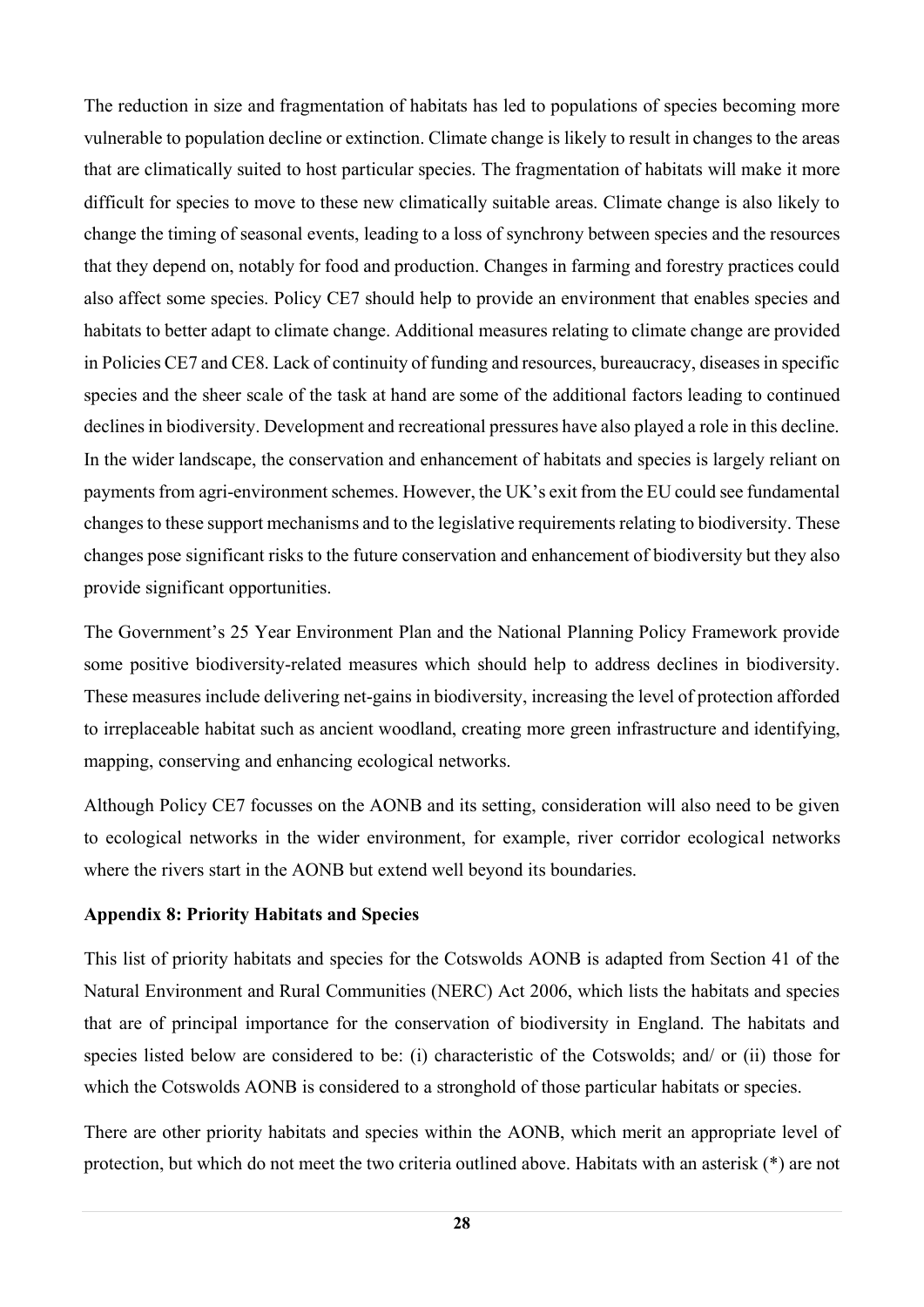on the NERC Act list but have been identified, by the Board and relevant stakeholders, as priorities for the Cotswolds AONB.

## **Habitats**

- Lowland mixed deciduous woodland
- Lowland beech and yew woodland
- Wood pasture, parkland and veteran trees
- Lowland calcareous grasslands
- Flushes, streams and rivers
- Arable field margins important for birds and plant species
- Hedgerows
- Common box woodland
- Areas important for bats ('batscapes')\*
- H7720 petrifying springs with tufa formation (Crataneurion)\*

Species

• Cotswold pennycress • Bats • Dormouse • Water vole • Brown hare • Limestone grassland butterflies • Marsh fritillary • Violet click beetle • White clawed crayfish • Native brown trout • Bath asparagus\* • Common box\* • Rockrose pot beetle • Rugged oil beetle • Ancient woodland ground flora.

## **Policy CE6: Historic Environment and Cultural Heritage**

1. The historic environment and cultural heritage of the Cotswolds AONB, both designated and undesignated<sup>25</sup>, should be conserved and enhanced through effective management.

2. Designated historic environment sites, such as Scheduled Monuments and listed buildings, should be protected, in line with national policy and guidance.

**3. Proposals that are likely to impact on the historic and cultural heritage of the Cotswolds AONB should have regard to these features and seek to conserve and enhance them. This should include respecting historical features, buildings, sites, layout and context, including the relationship between the existing feature or settlement and the landscape.**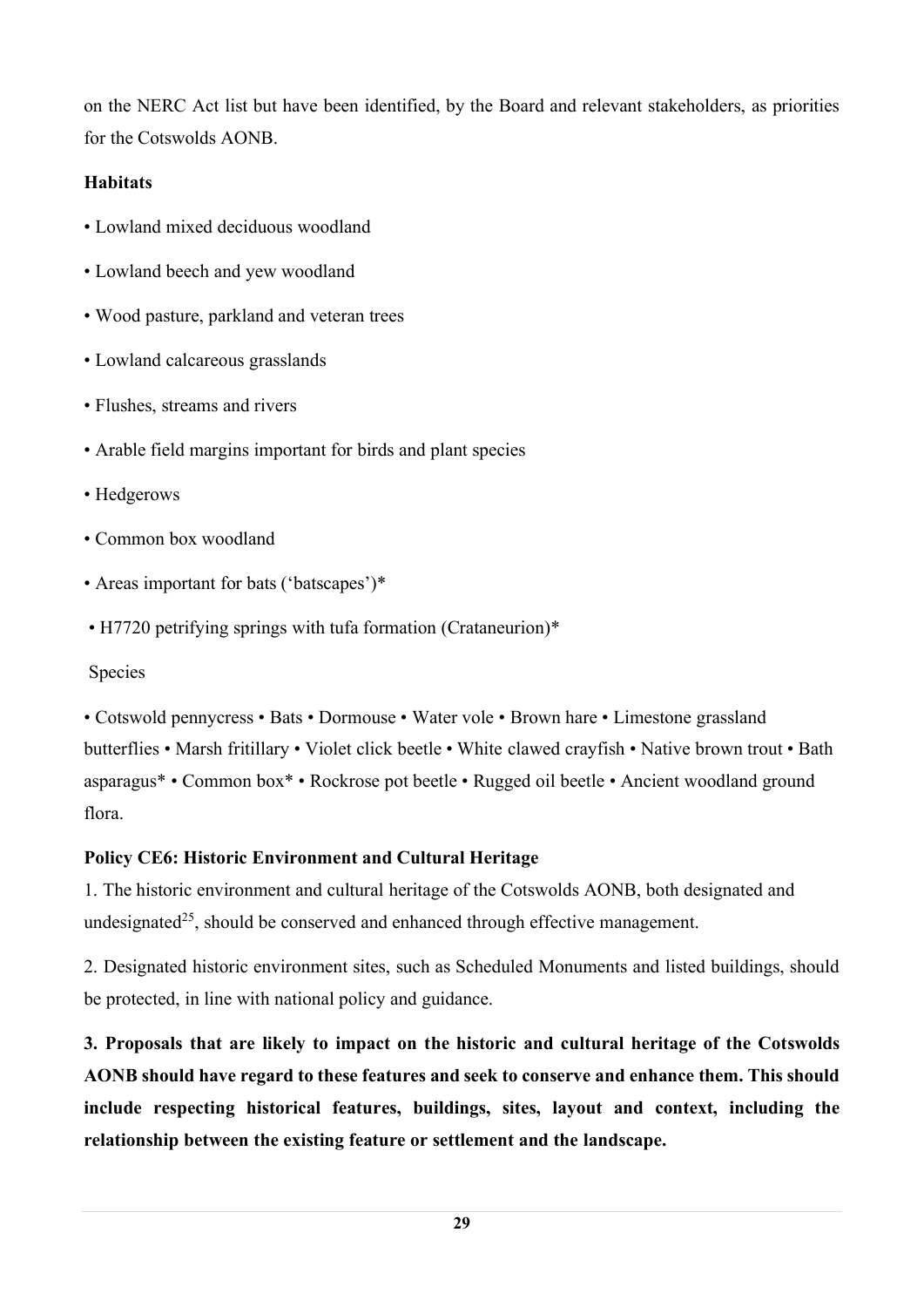4. Historic Environment and Cultural Heritage should be a key component of future agri-environment, land management and rural development support mechanisms in the Cotswolds AONB.

**Historic Environment and Cultural Heritage.** 'Undesignated' covers the full spectrum of undesignated assets related to the historic environment and cultural heritage, for example, ranging from archaeological sites to sites associated with the Arts and Crafts movement of the late 19th and early 20th centuries.

The historic environment is a finite resource and is continuing to decline and be lost due to development, changes in land management and a lack of understanding and management, particularly with regard to the wider historic landscape and the less visible and undesignated sites which have no protection. The need to understand and promote the connectivity of historic sites and their settings as part of the wider landscape character is vital in order to effectively conserve and manage the historic environment and Historic Landscape Character.

Source: extracts from [https://www.cotswoldsaonb.org.uk/planning/cotswolds-aonb-management](https://www.cotswoldsaonb.org.uk/planning/cotswolds-aonb-management-plan/)[plan/](https://www.cotswoldsaonb.org.uk/planning/cotswolds-aonb-management-plan/)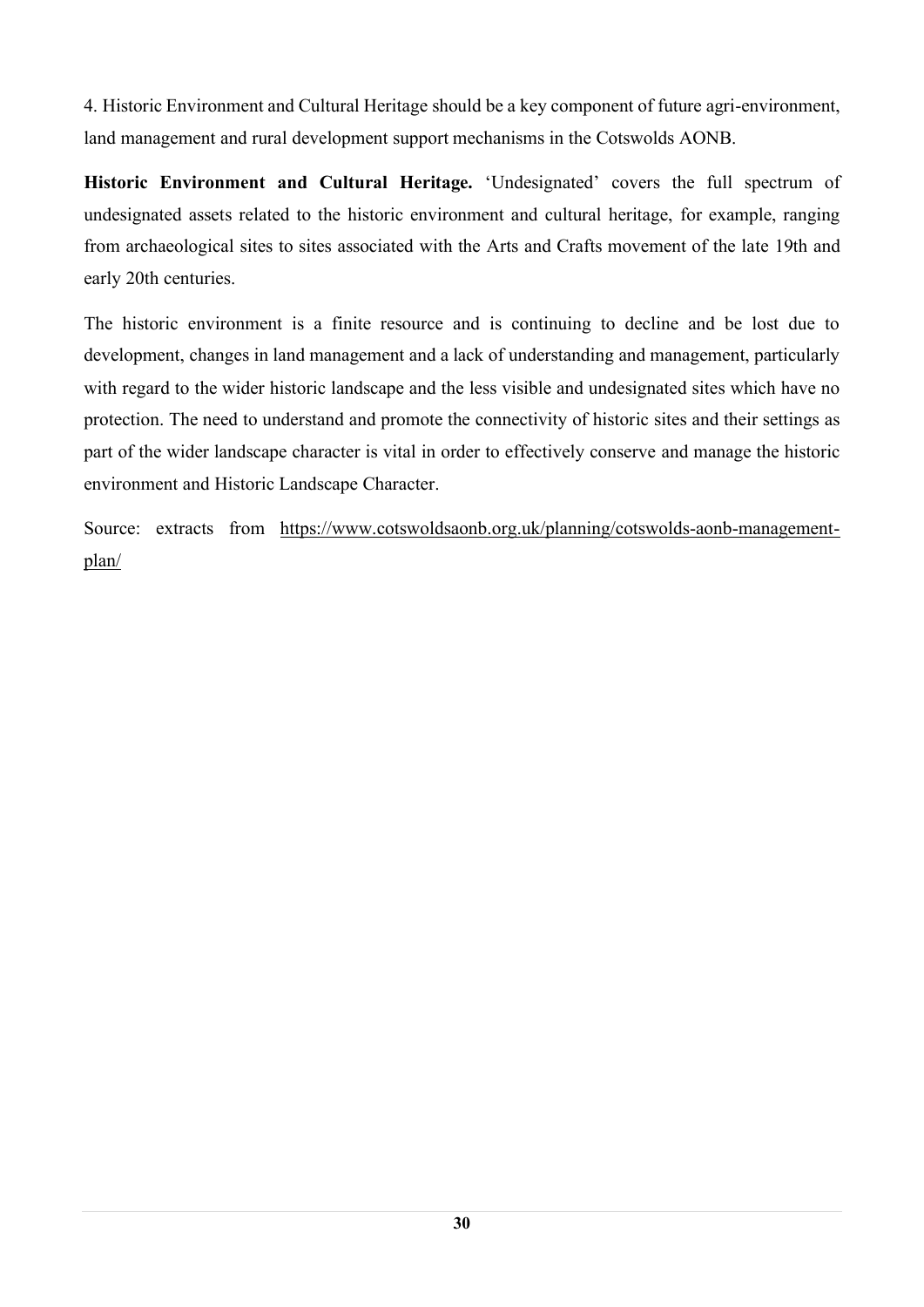# **EXTRACT FROM TRADITIONAL ORCHARDS - UK BIODIVERSITY ACTION PLAN Orchards - a hotspot for biodiversity**

Traditional orchards are structurally and ecologically similar to wood-pasture and parkland, with opengrown trees set in herbaceous vegetation, but are generally distinguished from these priority habitat complexes by the following characteristics: the species composition of the trees, these being primarily in the family Rosaceae; the usually denser arrangement of the trees; the small scale of individual habitat patches; the wider dispersion and greater frequency of occurrence of habitat patches in the countryside. Traditional orchards include plantings for nuts, principally hazel nuts, but also walnuts. Management of the trees is the other main feature distinguishing traditional orchards and wood-pasture and parkland. Trees in traditional orchards are, or were, grown for fruit and nut production, usually achieved through activities such as grafting and pruning; whereas timber has been the main product from trees in woodpastures and parkland, mostly derived from pollarding or selective felling. Grazing or cutting of herbaceous vegetation are integral to orchard management, as they are in wood-pastures and parkland. The presence of scrub, mostly in the form of hedgerows on the site boundaries, or sometimes, especially in unmanaged orchards, among the orchard trees, is analogous to the frequent occurrence of scrub in wood-pastures and parkland and plays a similar ecological role (see under biodiversity characteristics described below). Ponds and other wetland features are often present; being used now, or in the past, for watering livestock.

Orchards are hotspots for biodiversity in the countryside, supporting a wide range of wildlife and containing UK BAP priority habitats and species, as well as an array of Nationally Rare and Nationally Scarce species. The wildlife of orchard sites depends on the mosaic of habitats they encompass, including fruit trees, scrub, hedgerows, hedgerow trees, non-fruit trees within the orchard, the orchard floor habitats, fallen dead wood and associated features such as ponds and streams. A feature of the biodiversity of traditional orchards is the great variety of fruit cultivars that they contain. For example, Luckwill and Pollard (1963) list 101 varieties of perry pear distributed across the parishes of Gloucestershire. This agricultural biological diversity is not an explicit part of the current UK BAP, although the UK Government is a signatory to the Global Strategy for Plant Conservation (2001). The Government response (Cheffings and others 2004) includes a target for conserving crop diversity.

Traditional orchards are defined for priority habitat purposes as orchards managed in a low intensity way, in contrast with orchards managed intensively for fruit production by the input of chemicals such as pesticides and inorganic fertilisers, frequent mowing of the orchard floor rather than grazing or cutting for hay, and planting of short-lived, high-density, dwarf or bush fruit trees.

From: UK Biodiversity Action Plan; Priority Habitat Descriptions. BRIG (ed. Ant Maddock) 2008.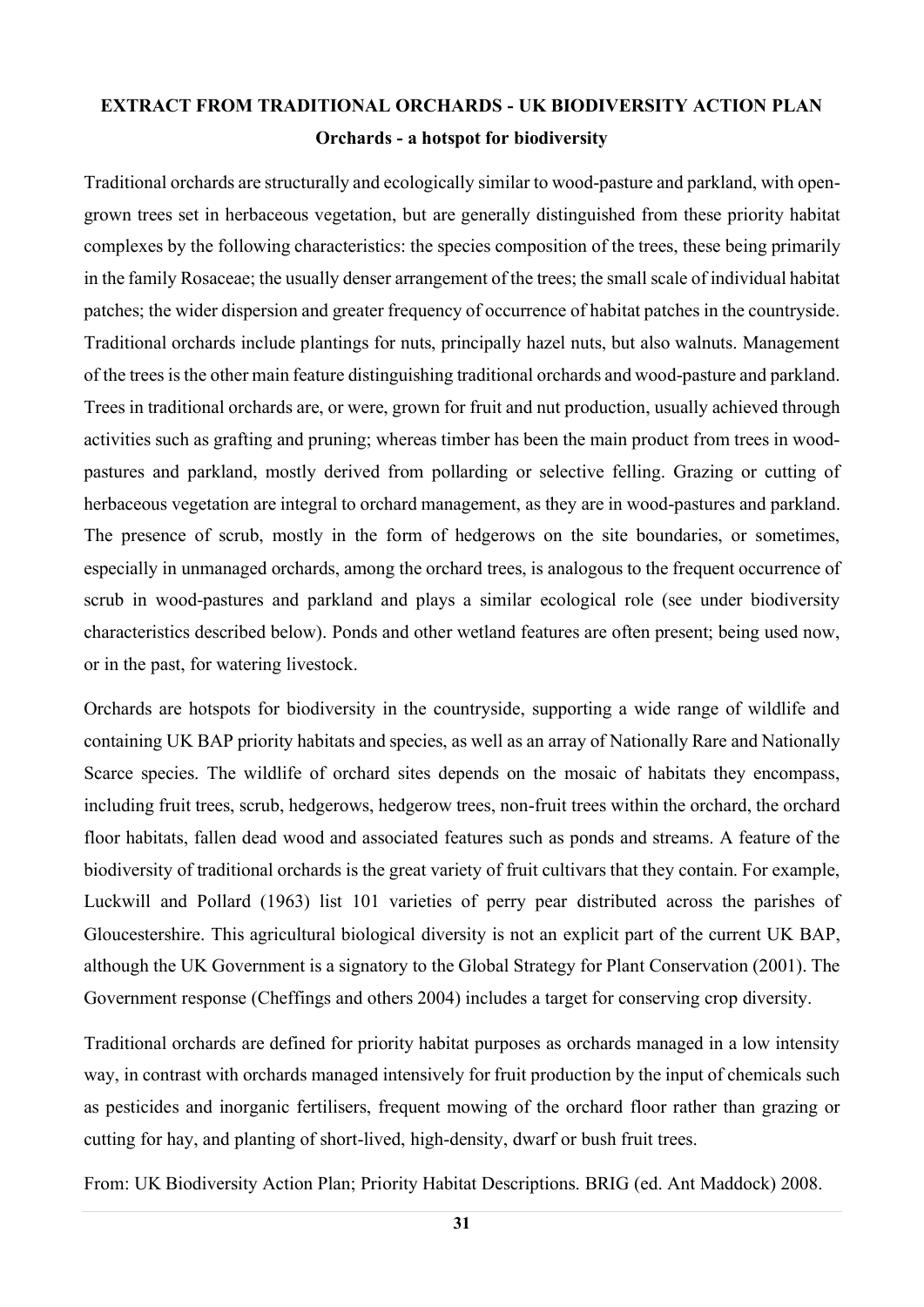[http://data.jncc.gov.uk/data/2829ce47-1ca5-41e7-bc1a-871c1cc0b3ae/UKBAP-BAPHabitats-56-](http://data.jncc.gov.uk/data/2829ce47-1ca5-41e7-bc1a-871c1cc0b3ae/UKBAP-BAPHabitats-56-TraditionalOrchards.pdf) [TraditionalOrchards.pdf](http://data.jncc.gov.uk/data/2829ce47-1ca5-41e7-bc1a-871c1cc0b3ae/UKBAP-BAPHabitats-56-TraditionalOrchards.pdf)

Note: The Joint Nature Conservation Committee (**JNCC**) is the public body that advises the UK Government and devolved administrations on UK-wide and international nature conservation.

<https://jncc.gov.uk/our-work/uk-bap-priority-habitats/#list-of-uk-bap-priority-habitats>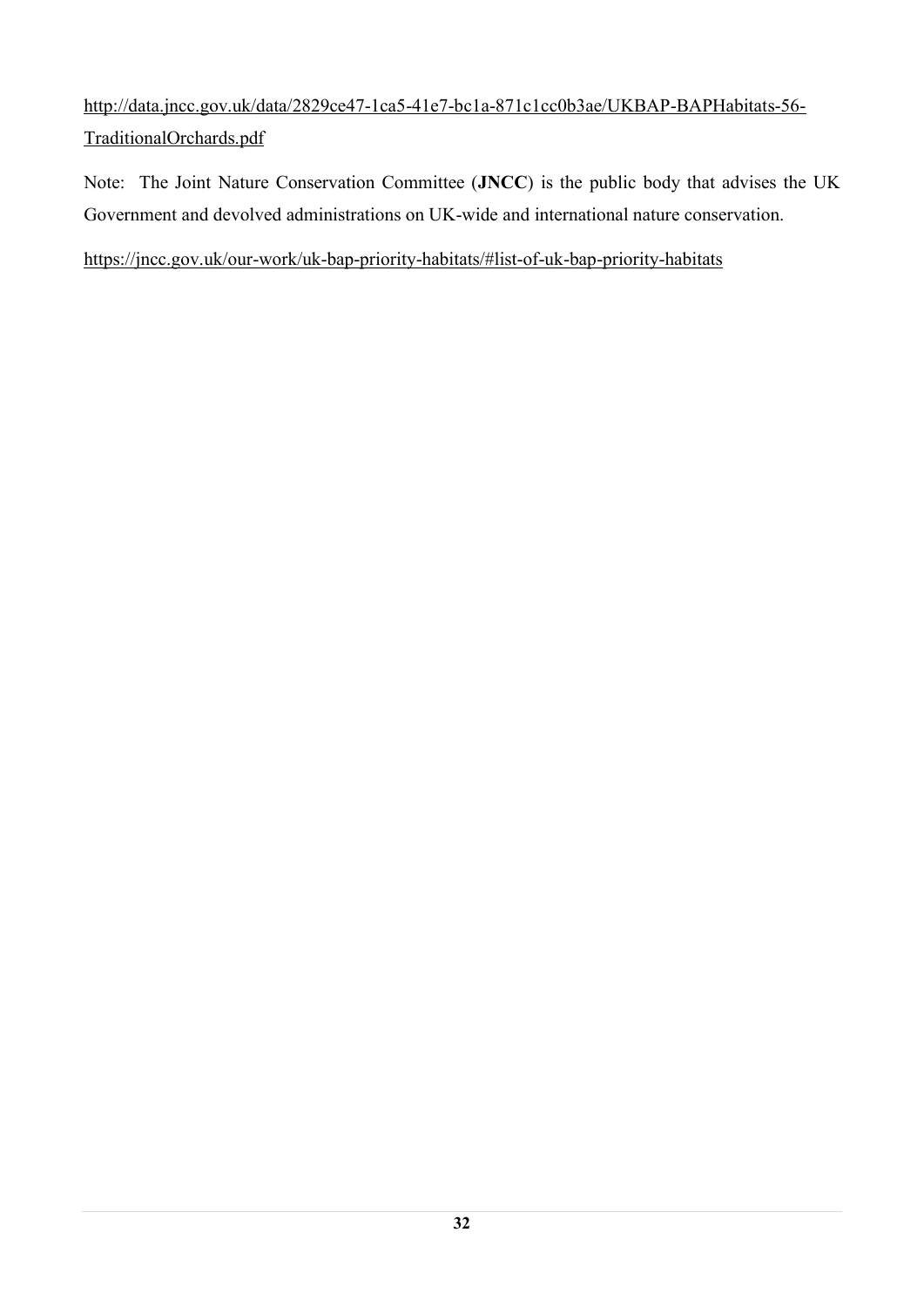#### **REPORT ON ORCHARDS BY THE PEOPLE'S TRUST FOR ENDANGERED SPECIES**

#### **'Traditional orchards are designated priority habitats. Unfortunately, we are seeing an alarming rate of loss of this amazing habitat'**

**Orchards are a mosaic habitat:** The habitat contains elements of woodland, pasture, meadow grassland, is often bordered by hedgerows and can also include areas of scrub. As good as each of these habitats are on their own, they combine in your orchard to create a wildlife haven more than the sum of its parts. These vegetation types add to the plant diversity and create a mosaic of habitats to support a vast range of species.

**Orchard trees and dead wood:** Wood decay is part of the natural ageing process of a tree, and old fruit trees have a particular way of aging with hollow trunks, cracks in bark and rot holes that provide an incredible habitat for all manner of invertebrates, fungi, birds, bats and other small mammals. From a wildlife perspective, standing decaying wood is one of the most valuable elements of the orchard habitat, veteran or even dead trees provide some of the best habitats especially for fungi and invertebrates.

Ageing trees naturally die-back (senesce) and begin to hollow out helping them to remain standing, recycling nutrients and ultimately thriving for longer. Dead and decaying wood, therefore, does not necessarily mean that a tree is in poor health. It will still be able to survive and produce fruit for many years to come whilst providing valuable habitat.

A well-managed established orchard has a mixture of tree ages. Young trees allow plenty of light to reach the grassland and older trees provide shelter and food thus further adding to the diversity of habitat available for nature.

**Unimproved grassland:** The grasslands in many traditional orchards have been undisturbed for decades if not longer and have escaped agricultural improvement. Both the nitrogen and the phosphorous from fertilisers contribute to the loss of plant diversity in grasslands common in traditional orchards. Woodland and meadow wildflowers are often species adapted to nutrient poor soil and are more sensitive to these nutrients. In some cases this sensitivity means the addition of fertiliser is directly toxic to them.

As well as this, plant species found in nutrient poor soils are often shorter in stature than those adapted to nutrient rich conditions and are less able to cope with shading. This means adding nutrients to your orchard soil alters the competition balance and most of the small wildflowers will be outcompeted by nutrient loving plants such as docks and nettles. Don't let the word 'poor' in 'nutrient poor' put you off, this soil type is fantastic for plant diversity. It is not only plant diversity that is directly affected by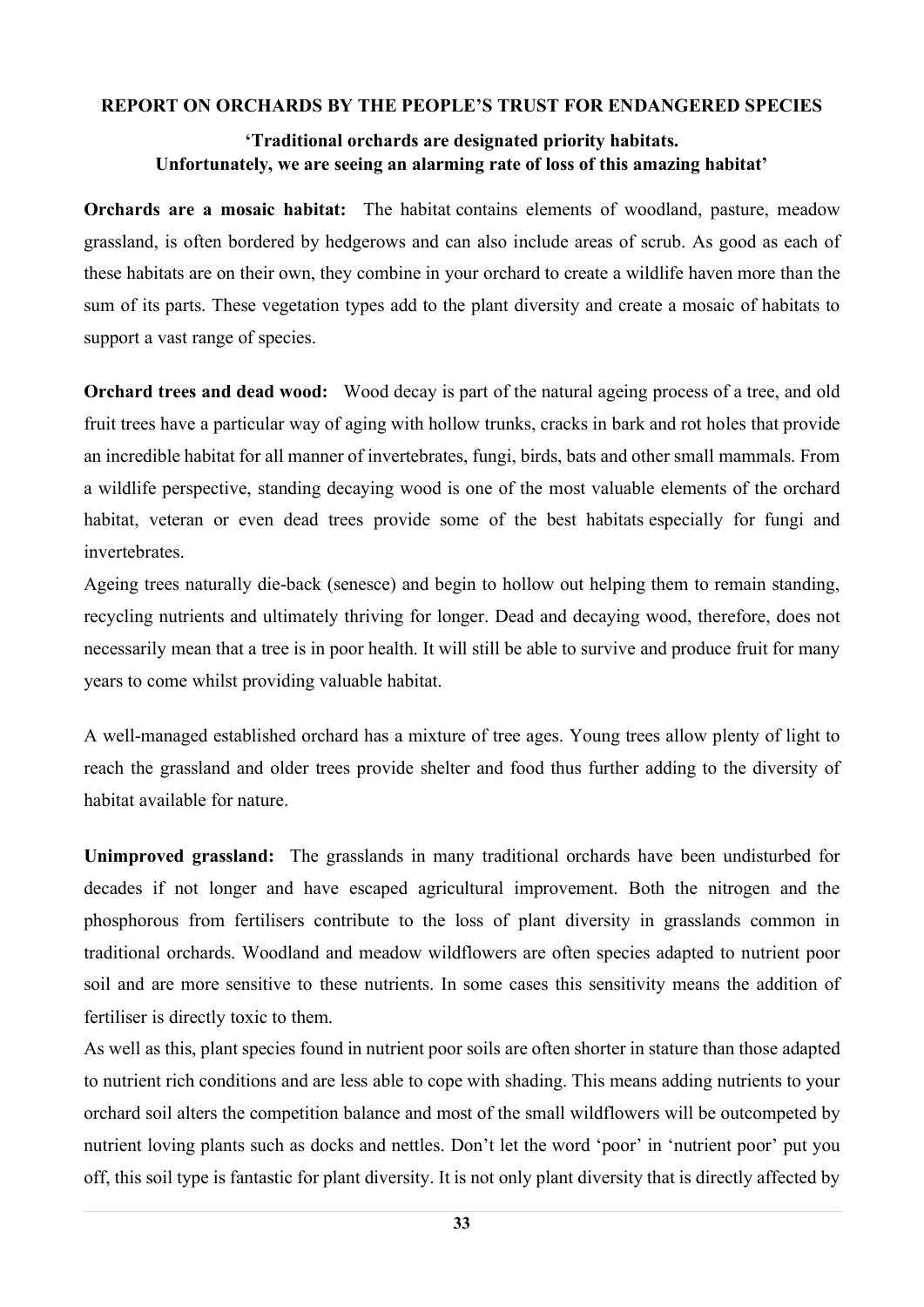nutrient enrichment, it reduces the diversity of mycorrhizal fungi in the soil. As nearly 80% of plants require these mycorrhizal fungi to thrive, this can add to the loss of plant diversity.

Orchards occur on a wide range of soil types from acidic infertile soils to fertile river floodplains and lime rich soils. This influences the plant communities that grow, and so also affects the invertebrates you can find.

**Minimal soil disturbance:** Because it is impossible to plough an orchard without running the risk of damaging the tree roots, the soil in orchards have often been left undisturbed for as long as the orchard has been standing. Unlike most forms of cultivation which lead to a gradual decline in soil structure, the structure of orchard soil is left largely intact, and the complex ecosystem of the subterranean world undisturbed. The result is reduced soil erosion and less damage to fungal hyphae networks. Whilst some plants thrive in disturbed soil there are others that prefer this undisturbed soil structure. Among these are native orchids which require the mycorrhizal soil fungi present in healthy, unimproved and undisturbed soils for germination and growth.

**Minimal use of herbicides and pesticides:** When you use herbicides and pesticides in any ecosystem you end up reducing the overall biodiversity of the site, not just the pest species. Not only this, but clearing this ecological space opens it up for colonisation by more competitive and aggressive species. Weed plants, for example often achieve this status because of their exceptional ability to disperse and colonise. This means that the species composition will be altered from it can take a long time to recover.

This is not to say that these treatments don't have their place in agriculture or even in your orchard, just that the low levels of spraying typical in traditional orchards affords lower levels of impact on the resident biodiversity.

**Forage for pollinators:** In spring when your orchard is in full blossom your trees provide a feast for local pollinator communities. Not only does this make sure you get a good harvest (blossom needs to be pollinated to set fruit) but it gives pollinators a good supply of nectar and pollen. Depending on how you manage your orchard grassland, this will also provide good forage for pollinator communities through the whole of the summer.

The UK is seeing a worrying decline in wild pollinators. Although there are many compounding factors for this decline, two of the largest are the overwhelming loss of wildflower-rich grasslands in the UK,

and the intensification of modern agriculture.